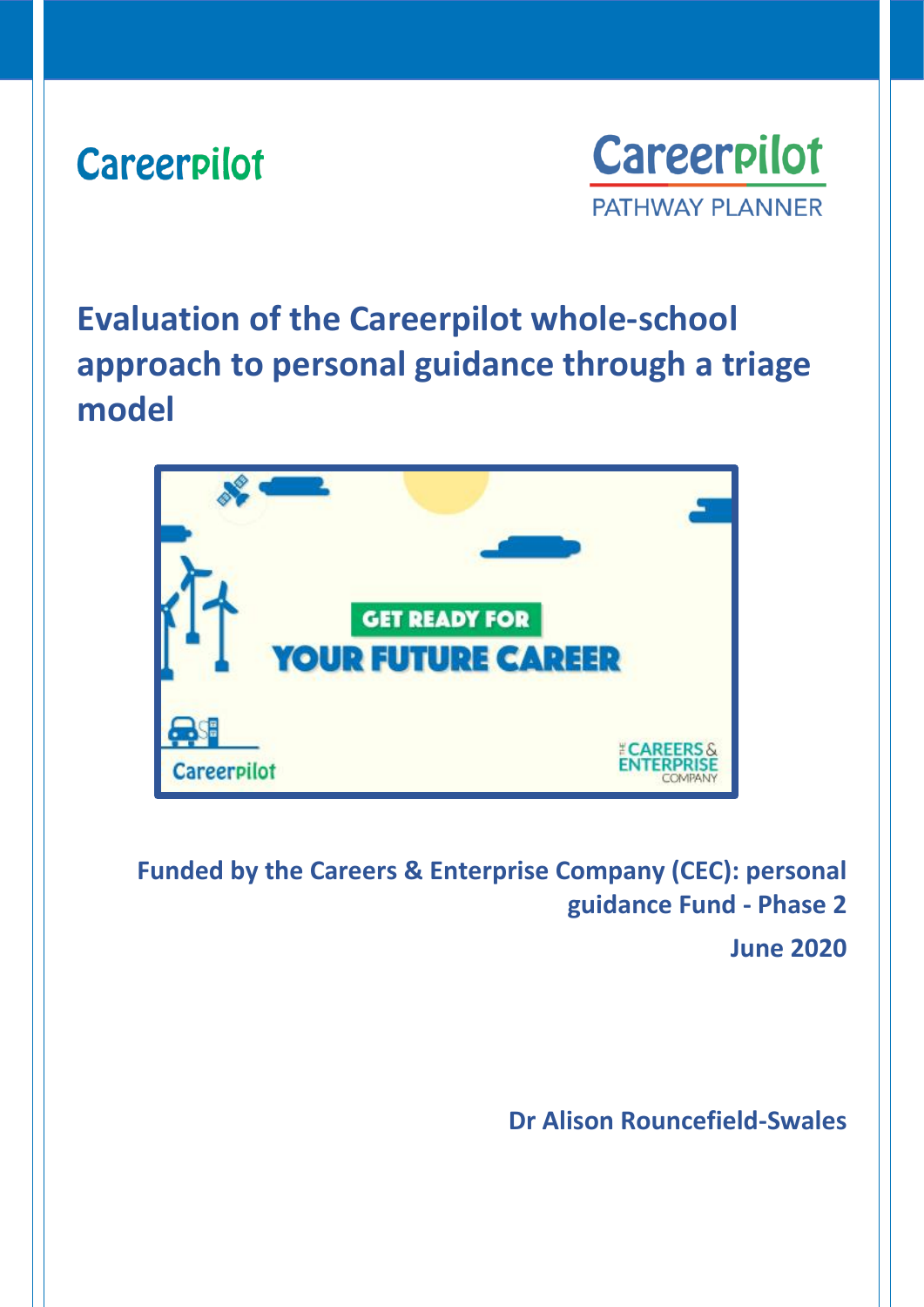# **CONTENTS**

| 1. |      |                                                                                      |  |  |  |
|----|------|--------------------------------------------------------------------------------------|--|--|--|
| 2. |      |                                                                                      |  |  |  |
| 3. |      |                                                                                      |  |  |  |
|    | 3.1. |                                                                                      |  |  |  |
|    | 3.2. |                                                                                      |  |  |  |
| 4. |      |                                                                                      |  |  |  |
|    | 4.1. |                                                                                      |  |  |  |
|    | 4.2. |                                                                                      |  |  |  |
|    | 4.3. |                                                                                      |  |  |  |
|    | 4.4. |                                                                                      |  |  |  |
|    | 4.5. |                                                                                      |  |  |  |
|    | 4.6. |                                                                                      |  |  |  |
|    | 4.7. |                                                                                      |  |  |  |
|    | 4.8. |                                                                                      |  |  |  |
| 5. |      |                                                                                      |  |  |  |
|    | 5.1. |                                                                                      |  |  |  |
|    | 5.2. |                                                                                      |  |  |  |
|    | 5.3. | How is the model contributing to young people's awareness and understanding of their |  |  |  |
|    | 5.4. | Whether young people who participate in the process feel better informed and more    |  |  |  |
|    | 5.5. | What are the implications for the on-going sustainability of the model? 21           |  |  |  |
| 6. |      |                                                                                      |  |  |  |
| 7. |      |                                                                                      |  |  |  |

**Careerpilot would like to thank the Careers and Enterprise Company for providing the funding for this project. This financial support has been invaluable in enabling the delivery of a high-quality project that has successfully engaged schools and impact on young people's future career ideas.** 

<span id="page-1-0"></span>**The researcher would like to thank the young people who gave their time and feedback and the schools for their support with this evaluation.**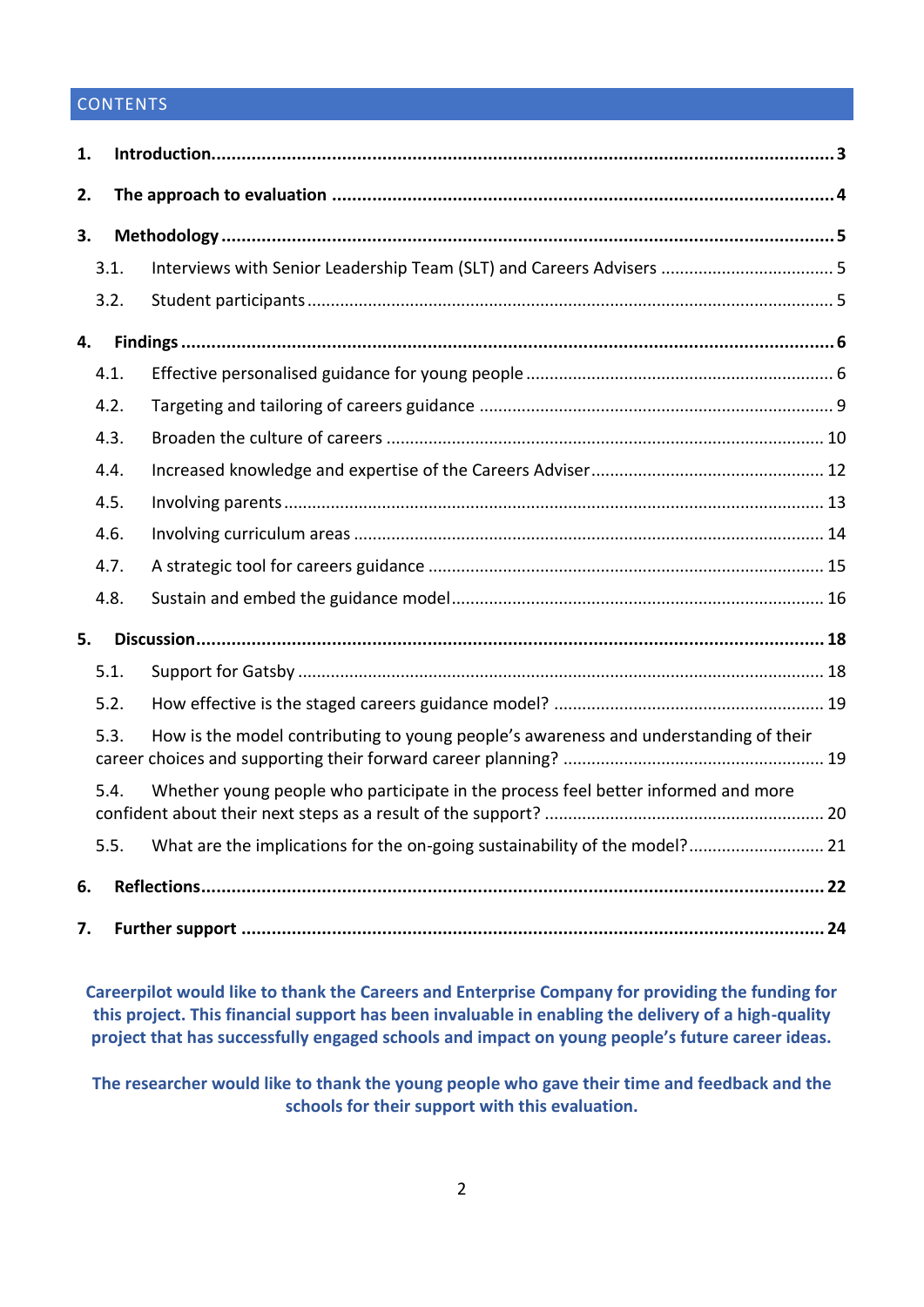#### 1. INTRODUCTION

Careerpilot hosted by the University of Bath secured funding from the Careers and Enterprise Company to pilot a whole-school personal guidance approach through a three-stage model in 2019- 20. The whole-school model has built on emerging evidence to optimise the impact of personal guidance. This evidence was identified by the Careers and Enterprise research 'Personal Guidance: what works?<sup>'1</sup> and relates to the themes of integration; space and time; and, preparation and feedback.

The CEC funding has supported the pilot of the model in six secondary schools in the South West. In 2019-20 it helped 60 Y11s and 40 Y12s in each school with the intention to roll out the model across whole year groups in 2020-21. The pilot has provided 360 Year 11 and 240 Year 12 students with personal guidance through using a three-stage model and a triage tool called the Pathway Planner. In addition, 2054 non-pilot students received Careerpilot online workshops.

In total Year 11 students and Year 12 students benefitted from:



The three-stage pilot model includes:

**Pre-guidance Option Choice session**: All pilot students receive a one-hour structured online session. The session follows a set format. It starts with a short purposefully designed Your Future Career video to help the students understand how to manage their careers. The facilitator then talks students through their option choices and allows time for them to explore a range of options using the Careerpilot website. Careerpilot is a one-stop website of careers information, including a variety of decision-making tools and an individual progress reporting function. At the end of the session students complete the new Pathway Planner Triage Tool, which uses a quiz-based format to determine the options students are interested in and their readiness for their chosen pathway. The responses are scored and give students a Red, Amber or Green rating.

<sup>1</sup> https://www.careersandenterprise.co.uk/our-research/personal-guidance-what-works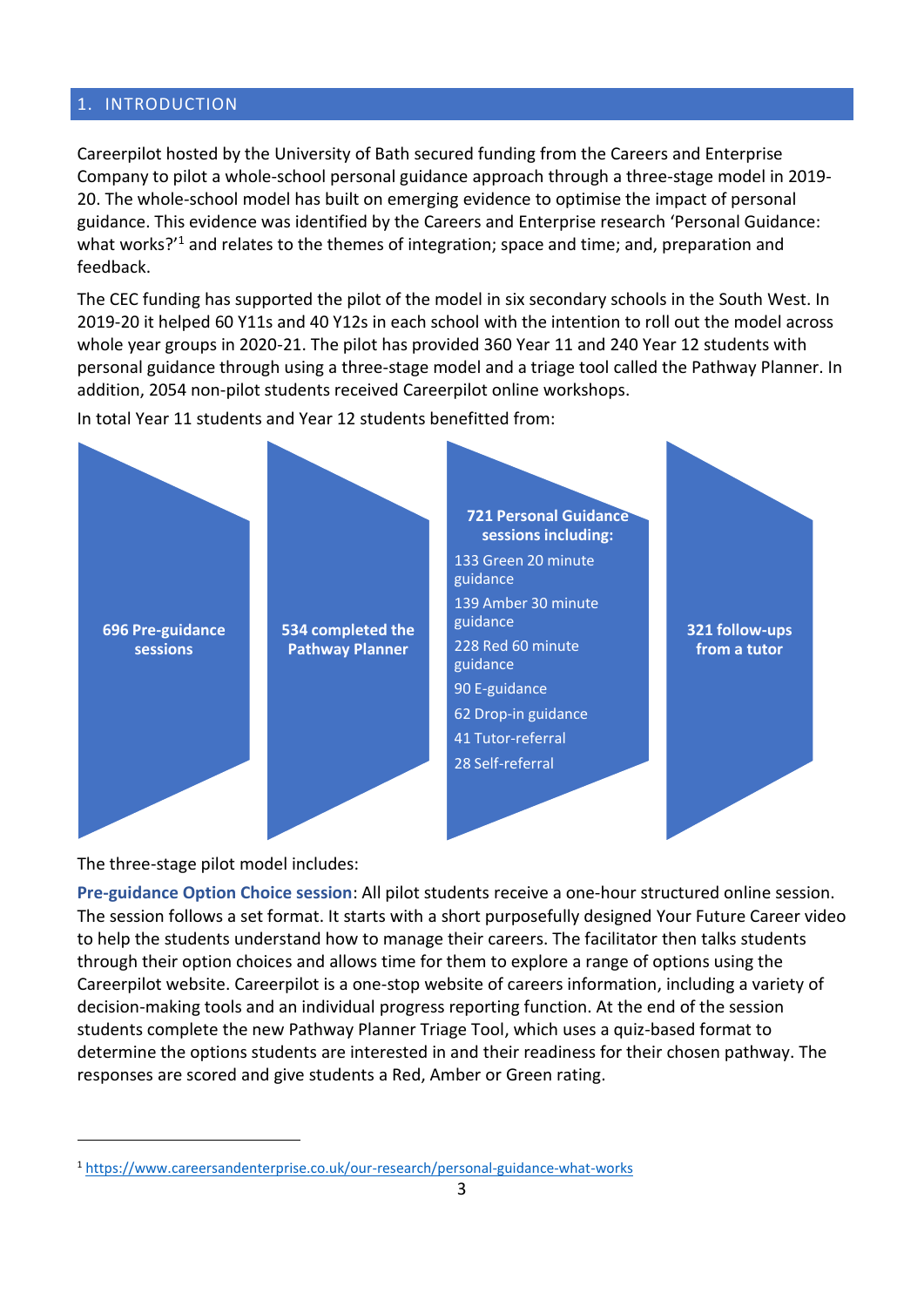- **1. Personal Guidance:** The Pathway Planner results provide individual and cohort level data on areas such as student career/education interests, level of knowledge and preparedness. The results are instantly available to the Careers Leader/Adviser. The Red, Amber, Green score can be used alongside other data (such as predicted grades) to determine the initial level of guidance. For the pilot project, Careerpilot recommended that schools plan personal guidance sessions with the following timings: Green (20 minutes), Amber (30 minutes) and for Red (60 minutes) - which includes all students who may be considering an Apprenticeship or have an additional need. The Career Adviser has access to the Pathway Planner results and the Careerpilot individual report to inform the discussion. At the end of the session, students receive a postcard with their codetermined action points and their Careerpilot profile is updated with action points and a comprehensive report. These are visible to the student and any staff member with access to that student.
- 2. Follow-up: Several weeks after the personal guidance, a trained<sup>2</sup> tutor follows up each student with three basic questions to track progress. If concerns are raised, the tutor can refer students for additional guidance. Students can also follow-up their session with their Careers Adviser through e-guidance (using an online form), attending a weekly drop-in guidance session, or by self/tutor referral.

The Careerpilot website and its reporting functions underpin the delivery of the personal guidance model. Students build an individual timeline in their Careerpilot Pathway Planner, which shows their triage results and guidance interventions. They can edit their responses as they develop knowledge and understanding of their chosen options. For example, an original Red score based on an interest in an Apprenticeship pathway may advance to an Amber or Green because of the guidance and support received. Students can see their progress and schools can collate data on how they are supporting student needs (Gatsby 3).

To strengthen the Careers Guidance model and for on-going sustainability, a member of staff in each school<sup>3</sup> has been receiving training and mentoring to achieve the Level 6 Diploma of Careers Guidance and Development.

# <span id="page-3-0"></span>2. THE APPROACH TO EVALUATION

This study is a project evaluation to explore the lessons learnt from the whole-school personal guidance model. The overall aim is to help ensure robust evaluation of the model the contextualisation and dissemination of experiences.

This evaluation has explored the impact of the personal guidance model on young people's awareness of their career choices and their future decision-making and the impact of the personal guidance model on the school and its careers strategy.

The study will make recommendations to aid the dissemination and replication of effective practice. It has explored:

• How effective is the staged careers guidance model?

<sup>&</sup>lt;sup>2</sup> Trained to use Careerpilot and the Pathway Planner.

<sup>&</sup>lt;sup>3</sup> Due to a trainee leaving one school this number reduced to five. However, another member of the staff team in this school is now undertaking their Level 6 training but through an alternative provider.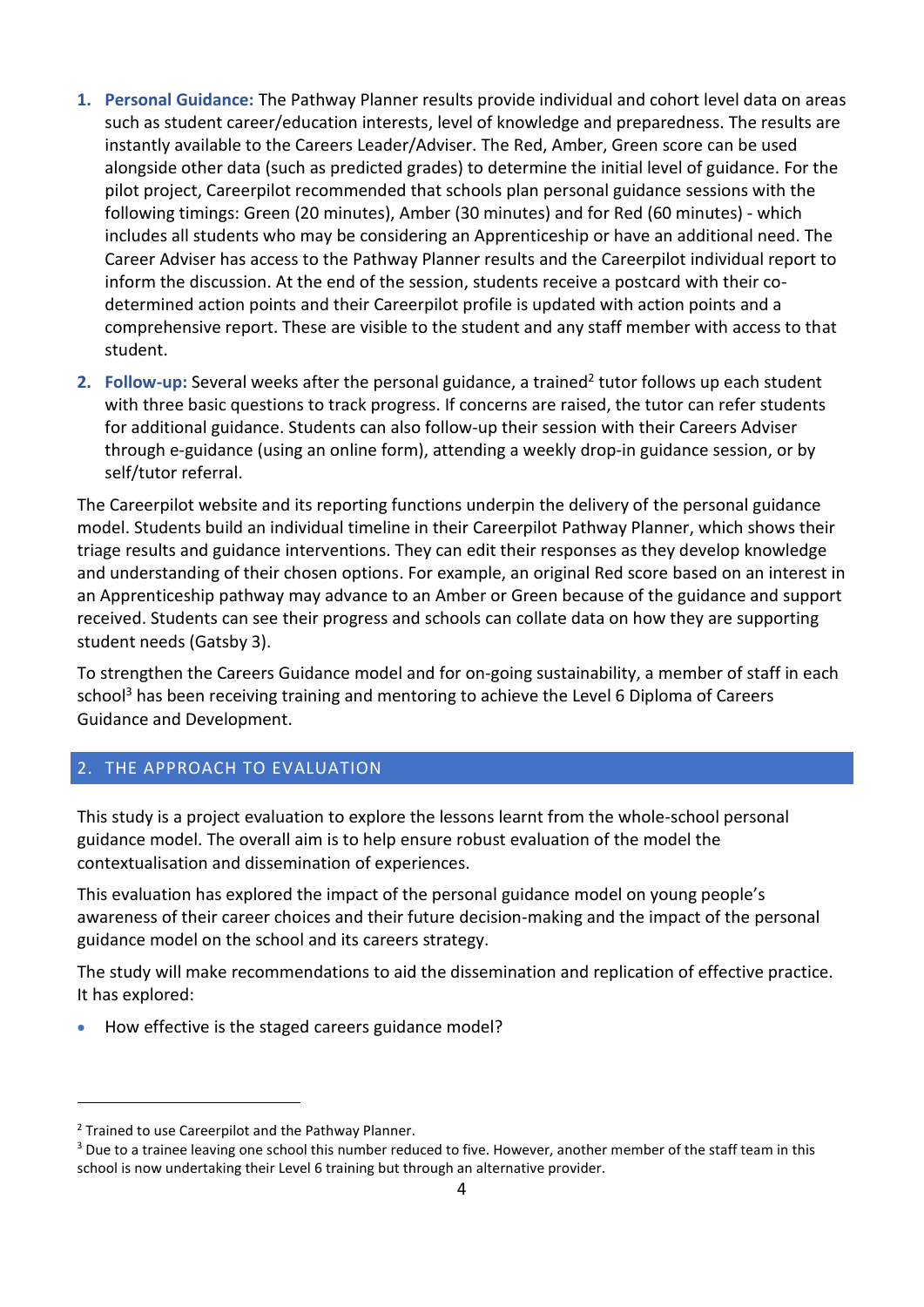- How is the model contributing to young people's awareness and understanding of their career choices and supporting their forward career planning?
- Whether young people who participate in the process feel better informed and more confident about their next steps as a result of the support?
- What are the implications for the on-going sustainability of the model?

# <span id="page-4-0"></span>3. METHODOLOGY

There have been two phases to the evaluation. The first phase was to gain student views immediately after taking part in the Pre-guidance Option Choice session and after attending the personal guidance discussion using a light touch survey.

The second phase focused on the longer-term and provided a more in-depth consideration of the model, the impact on the young person and the views of the school. In March 2020, all six schools hosted focus groups with a small group of students to measure the softer outcomes of the targeted sessions. The focus groups were interactive using visual techniques, discussions, and activities which enabled students to provide anonymous feedback.

As part of the school visits, semi-structured interviews were conducted with school staff (including a member of the School Senior Leadership team and the Career Adviser).

#### <span id="page-4-1"></span>3.1. INTERVIEWS WITH SENIOR LEADERSHIP TEAM (SLT) AND CAREERS ADVISERS

Interviews were conducted with six SLT and the five trainee Careers Advisers<sup>4</sup>. These interviews explored views on involvement with the collaboration, project feedback, successes and challenges, impact on school and students, integration with the school Careers Strategy, and on-going sustainability.

#### <span id="page-4-2"></span>3.2. STUDENT PARTICIPANTS

236 Year 11 and 161 Year 12 students completed the **Pre-guidance Option Choice survey**. The survey collected feedback on the Your Future Career video, whether the session had helped students to understand their choices, how much they had learnt about their career options and the student's feedback of the Pathway Planner tool.

188 students completed the **Personal Guidance survey**. Of those completing the personal guidance 71 students had taken part in a 60-minute session, 64 had taken part in a 30-minute session, and 53 had taken part in a 20-minute session. We collected feedback from each cohort of students as to the extent the session allowed them to explore careers, how confident they felt about their planning, whether the session timings were sufficient and the overall usefulness of the session.

**Six focus groups** consisting of 42 students drawn from a mix of Year 11 and Year 12 (Table 1).

#### **Table 1: Focus Group session**

**Focus Group Year Group Gender Participants**

<sup>&</sup>lt;sup>4</sup> In one school the trainee was also the SLT member.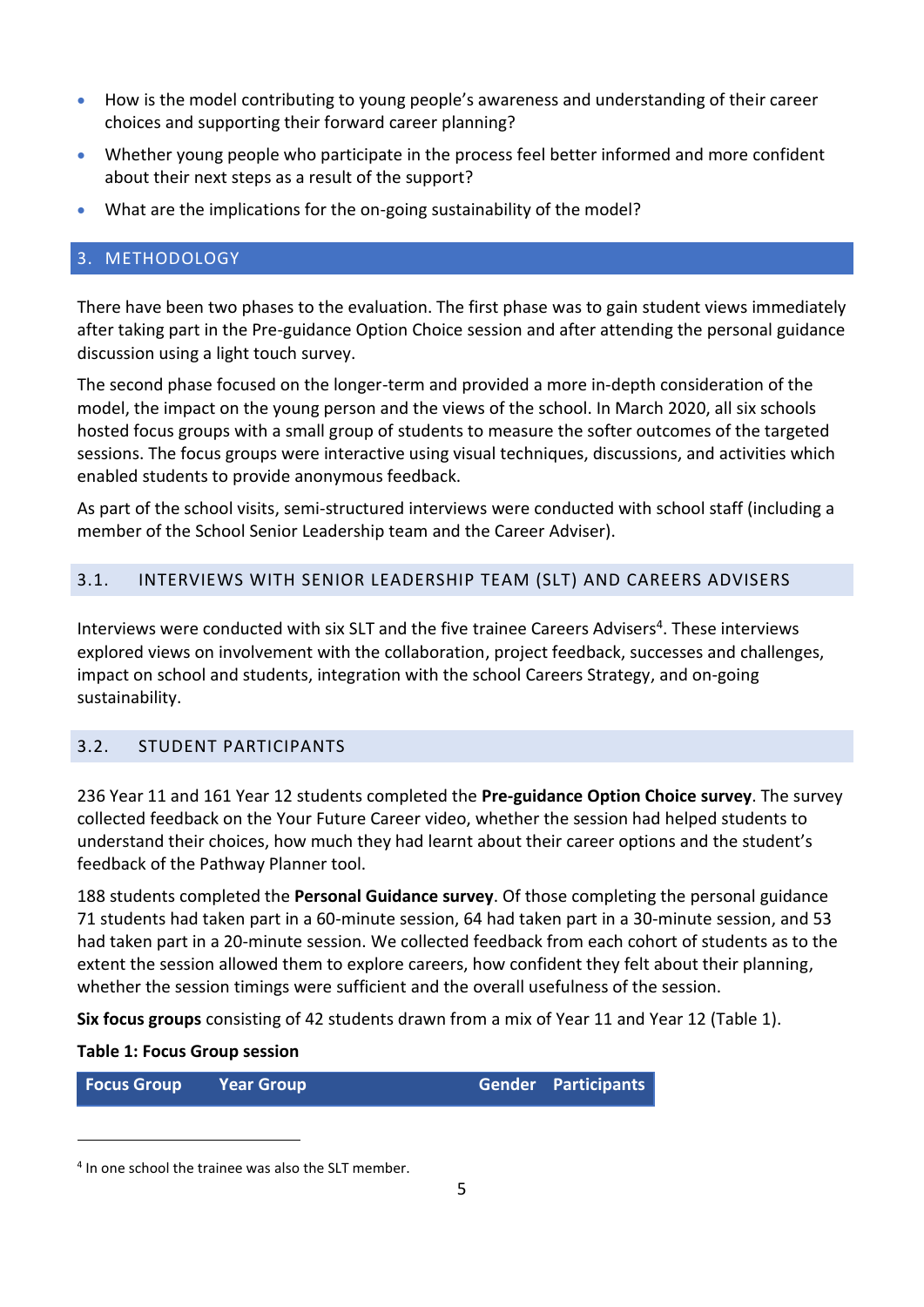| FG1             | Year 11             | Mixed | 4   |
|-----------------|---------------------|-------|-----|
| FG <sub>2</sub> | Year 11             | Mixed | - 5 |
| FG3             | Year 11 and Year 12 | Mixed | 14  |
| FG4             | Year 11 and Year 12 | Mixed | 5   |
| FG5             | Year 11             | Mixed | 5   |
| FG6             | Year 11 and Year 12 | Mixed | 9   |

#### <span id="page-5-0"></span>4. FINDINGS

The evaluation highlights the effectiveness of the three-stage personal guidance model as an incremental, progressive programme which provides targeted personal guidance to young people.

All schools were positive about their involvement in the project with many finding it a catalyst for improving their personal guidance provision. Involvement had benefits for students beyond those in the pilot group and led to a commitment by schools to sustain critical components of the model. The feedback from schools highlights the integral aspects of the project, including:

- Personalised guidance to young people using tested and respected Careerpilot tools and materials;
- Targeting of careers guidance and tailoring the approach to student need;
- Broadening the range of options young people are considering;
- Increased knowledge and expertise of their Careers Adviser through involvement in the Level 6 careers qualification;
- A broader culture of careers support through the involvement of tutors;
- Opportunities to include and involve curriculum areas within careers work;
- Improving the involvement of parents;
- The model as a strategic tool to strengthen the delivery of careers guidance processes including targeting, monitoring and review; and
- Opportunities to sustain and embed the guidance model within the careers strategy.

#### <span id="page-5-1"></span>4.1. EFFECTIVE PERSONALISED GUIDANCE FOR YOUNG PEOPLE

The first stage of the model is the delivery of pre-guidance activities to Year 11 and Year 12 students. These formally structured sessions help students understand more about managing their careers and their option choices to provide a firm foundation for personalised guidance.

## *It is having a clear path when a student comes in for guidance. That they've completed all the tools on Careerpilot and then the interview is very focused use of time. (Careers Adviser)*

*I think that having a clear process like this is really good… You know they can dip back in if they need to, so it just feels more complete. Them having the hour-long session at the beginning has been really*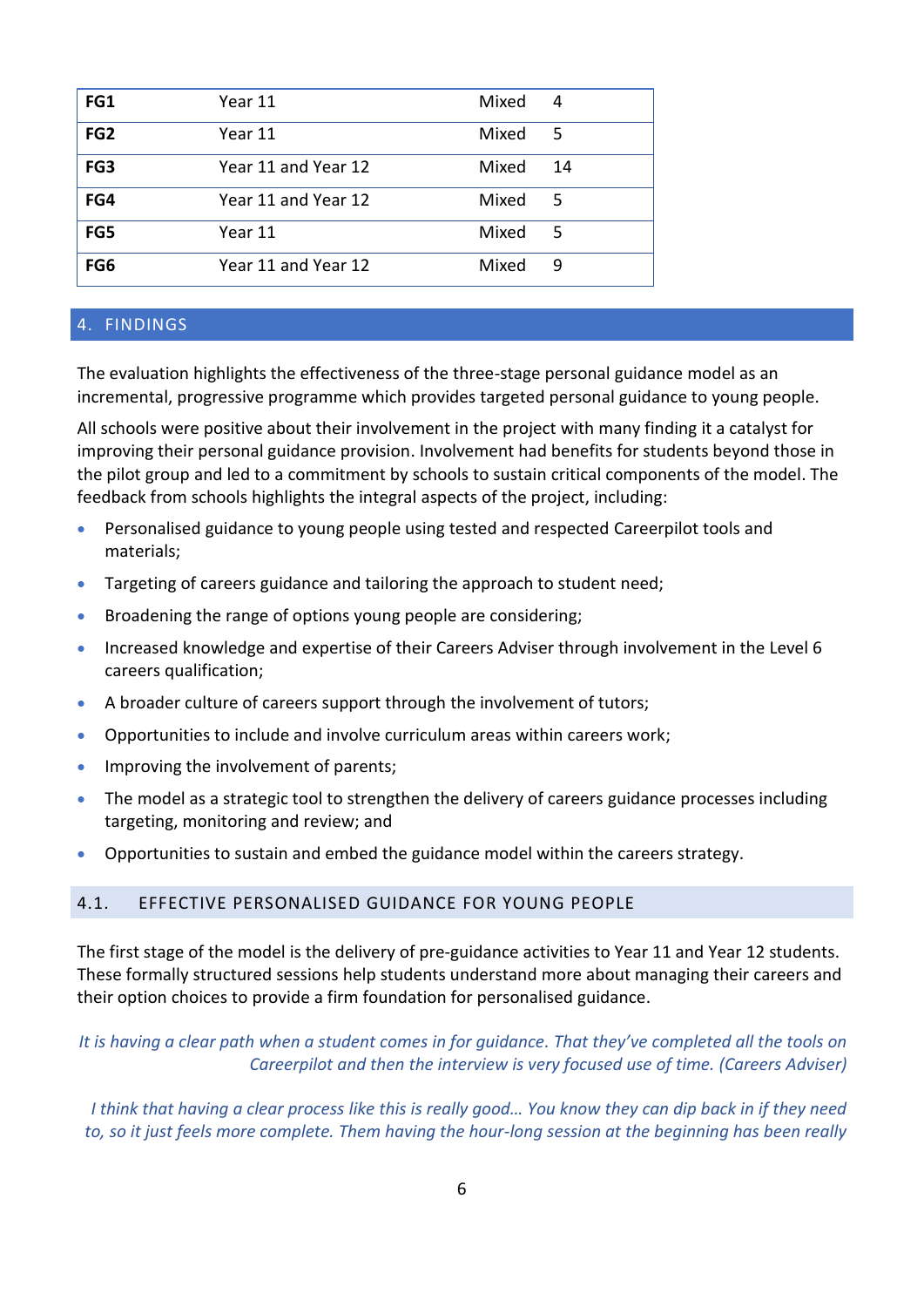# *helpful because there's a grounding for when they come to meet with me individually. (Careers Adviser)*

Overall, the young people felt the pre-guidance had prepared them to participate in the personal guidance and helped to ensure that the guidance was responsive to their needs. The young people felt able to participate in the personal guidance fully. They were prepared with information on their options and choices, had explored Careerpilot and had begun to consider their futures<sup>5</sup> enabling young people to take full advantage of the time with an Adviser.

- 90.2% of students told us the Your Future Career video was an excellent way to explain careers.
- Four-fifths of students (80.4%) told us they found the pre-guidance option session useful for finding out about the choices available to them.
- 86.7% of students told us they knew more about careers after taking part in the pre-guidance option session.
- Three quarters (75.1%) of students found the pre-guidance option session Quite to Extremely Useful.

Sample student feedback on the usefulness of the sessions:

- *The video emphasised the fact I have many more options than what I'm currently thinking of.*
- *The teacher gave an example of someone currently doing a degree-level apprenticeship in something I am interested in, which really opened my options from just Uni.*
- *I now have information on how it is possible to have a break from education at 18, with it being available to go to university later.*
- *I now know more information to help me choose my post 18 options and have new knowledge of routes to take*
- *Browsing potential job roles within my areas of interests and finding more information on how to achieve these roles.*
- *Understanding that I can go to university while working for a company relating to the field I'm interested in.*

The concluding aspect of the session was the individual completion of the new Pathway Planner Triage Tool. The responses determined the intensity of the personal guidance through a scoring mechanism and a Red, Amber or Green score. Respectively, the score allocated young people with a timed session of 60, 30 or 20 minutes. Some Careers Advisers suggested that cross-checking with a tutor who knew the student or cross-checking predicted grades enabled them to prioritise the order in which they saw students and modify time allocations. For example, a student who is keen to pursue A Levels and knows the subjects they wish to take would have a green rating. However, a predicated grade check may highlight difficulties with grade achievement, meaning an extended session may be more appropriate. While the Pathway Planner was highly effective for determining the initial level of guidance students, triangulation with other data improves its robustness.

Careers Advisers found the information inputted by students into the Pathway Planner tool invaluable to the shaping of the personal guidance session. The data gives a clear picture of the

<sup>&</sup>lt;sup>5</sup> There was little difference between the responses by students in Year 11 and Year 12.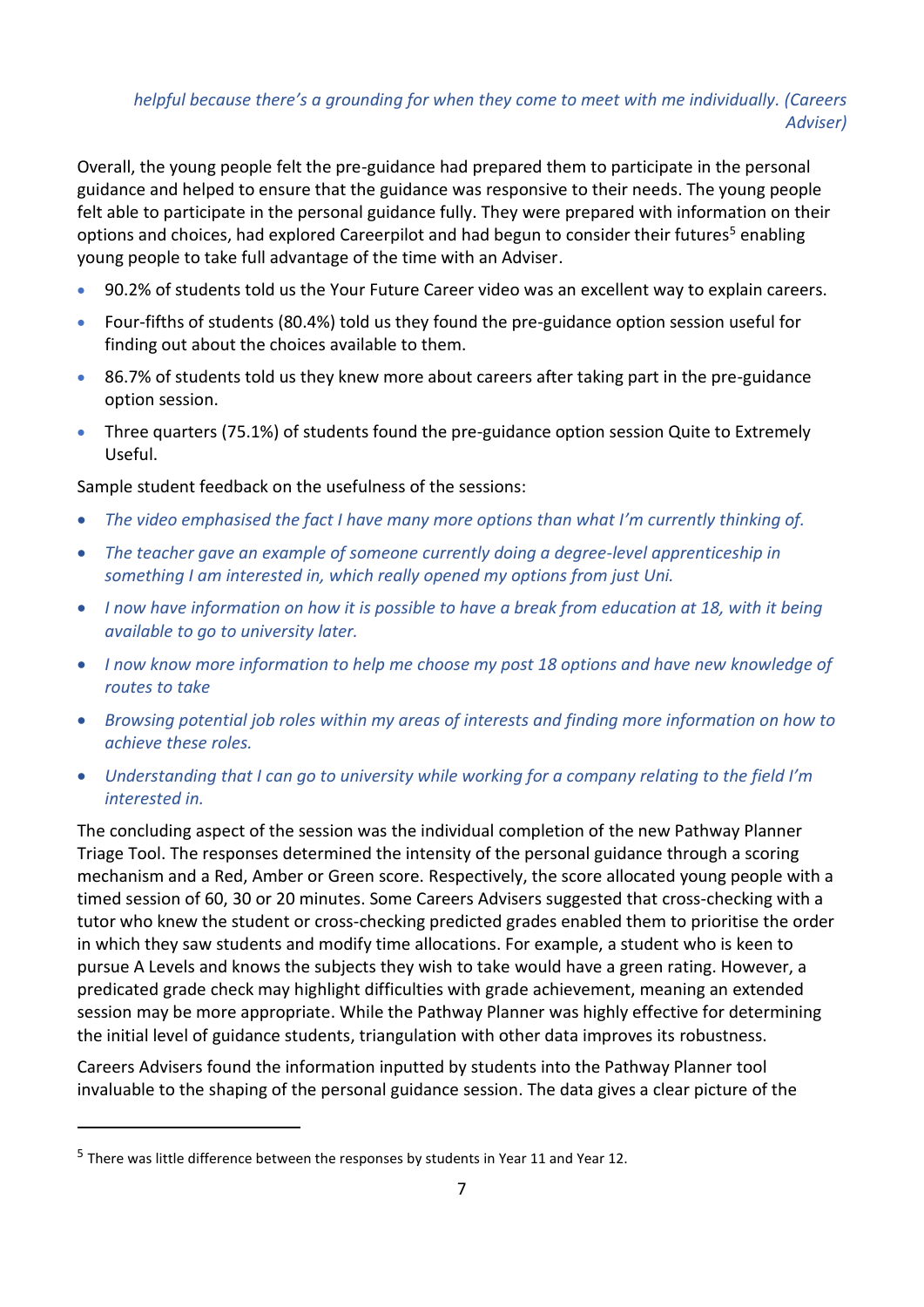young person's knowledge, interests and aspirations and enables Careers Advisers to prepare to ensure the best use of the time.

*Having that first workshop, introducing students to it, getting them set up on it, sharing it with parents when they come in for options evening — then having that sequence following on from it. You're looking at the different options which then feeds directly into the one-to-one guidance meetings, and you have a better idea of the level of support that they need. (Careers Adviser)*

*What I like about the Pathway Planner is that it gives me some preparation material that allows me to have a conversation. It's a really good opener. Come on, let's talk about what you thought about university, what you thought about employment and I think it's a really good icebreaker… I think the kids have quite enjoyed thinking about it because it's probably the first time they've had all these four options in front of them… And it saves time, it really does. (Careers Adviser)*

The tailored personal guidance sessions were exceptionally well-reviewed by students. For many, it was the first time they had talked one-to-one about their future and career ideas. Completing the Pathway Planner had highlighted to students areas they might want to discuss with their Career Adviser and meant they felt well-prepared. They felt their Career Adviser was skilled and knowledgeable and had encouraged them to consider a range of options. The students highly valued working one-to-one with an Adviser during the Guidance sessions.

- 95.1% of students agreed that the personal guidance session helped them explore their career options.
- 90.2% of students agreed that taking part in the personal guidance had been useful.
- 84.4% of students felt that they had enough time in the personal guidance.
- 95.8% of students agreed they felt more confident about their plan for after Y11 or 6th Form.

The above figures are averages across all levels of guidance (20, 30 and 60 minutes combined), but there was little difference between the three levels of guidance. This suggests that all three guidance intensities are effective at meeting student needs and that this is likely to be attributable to the robustness of the process and the validity of Pathway Planner in identifying student need. However, while Careers Advisers often flexed the timings according to student need, some students would have appreciated longer sessions.

Student valued the personal guidance and the tailored advice and information received through the project and the impact this had on their understanding about their future hopes and aspiration. Sample student feedback:

- *Having an environment with a professional and having space where you could map out exactly where you're planning on going was extremely helpful and put a lot of things in perspective. Overall, the guidance session was relatively supportive with what I have been working towards, and I have left with possibilities that I would not have had - had the guidance session not taken place. (Student from a 20 minute session)*
- *The most useful thing about the guidance session was that I could talk about all the options I could take into the medical career path and discuss the courses I would need to take to go into the medical world and the courses I may not need to take. I also got the information of what employers look for and what would stand out to an employer like having some mention of work experience on your CV, making you stand out from the rest. (Student from a 20 minute session)*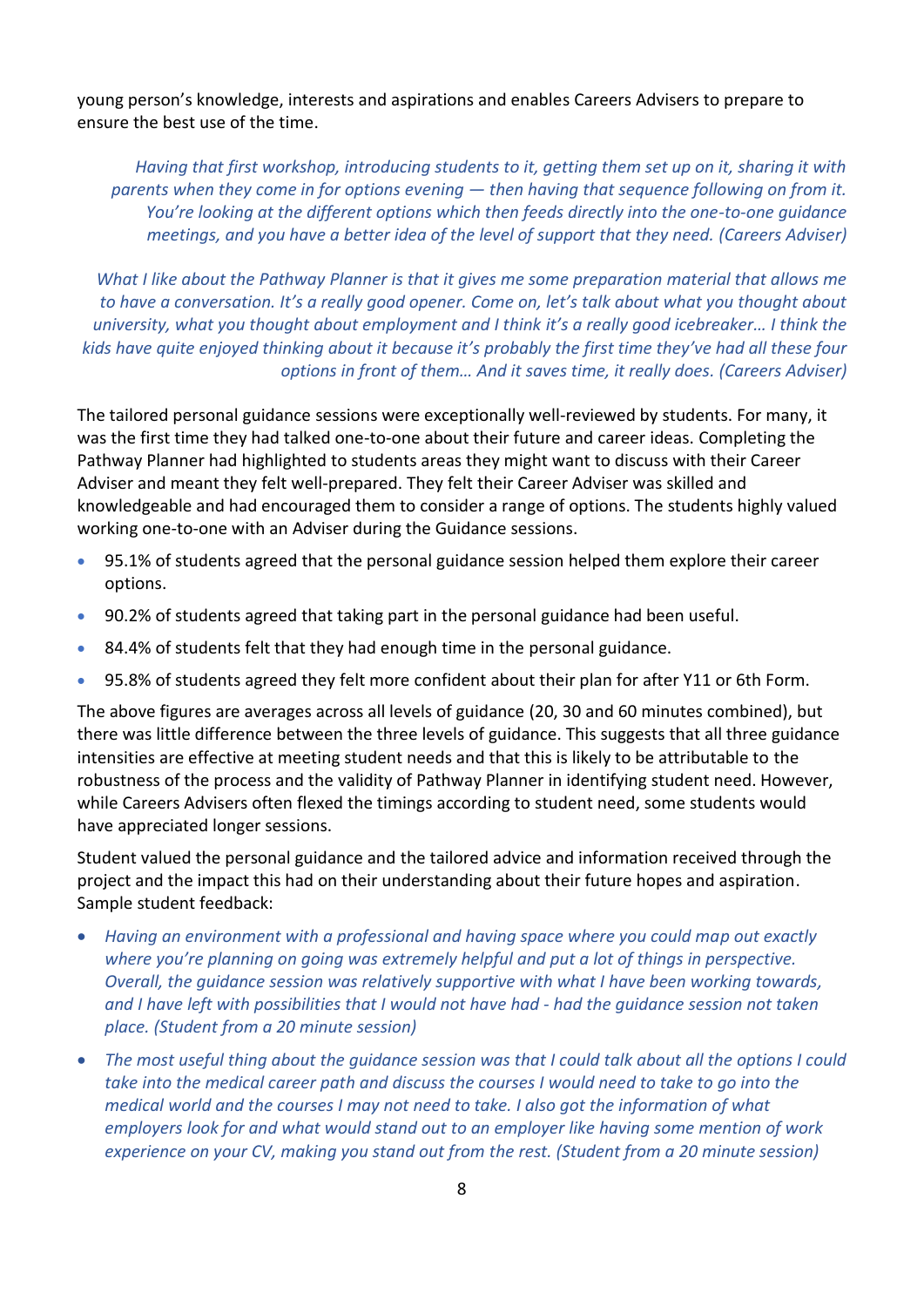- *I was able to see what qualifications I needed for the jobs I was interested in. I was also able to see new career paths that I had never thought of before that I was interested in. (Student from a 20 minute session)*
- *It allowed me to explore my options with what I want to do with my career interests (i.e. potential pathways). (Student from a 30 minute session)*
- *I was able to explore out-of-school courses that I can do in order to improve my knowledge and understanding of the industry I want to work in. (Student from a 30 minute session)*
- *Information about where I can find organisations that can coordinate gap years and how the skills you learn from the gap year can be transferred in your career later on. (Student from a 30 minute session)*
- *Being helped to know where I would be recommended to go after GCSE based on what I'm interested in. (Student from a 30 minute session)*
- *Exploring all the possible options that I have to get into a career I would love. I also got many useful links that can help me further explore what I want to do and how I want to get there. (Student from a 60 minute session)*
- *I was able to explore pathways that I can take post 16, as well as what they could lead to after deciding what I might want to do. It also makes me less stressed about deciding on my college courses. (Student from a 60 minute session)*
- *Looking at all my options not just focusing on one and widening the range of options. (Student from a 60 minute session)*

A further well-regarded aspect was the additional forms of guidance and on-going support, which enabled young people to also access e-guidance, drop-in, and tutor and self-referral. This continuous loop supports students who are struggling to move forward to return into the system for additional guidance.

*I think the gap with the previous system was that there was limited flexibility for the student themselves to refer and I think it's important that they can say "actually, you know what I'm stuck". I think this system enables them to say, "I don't know" and I think that's a real bonus. (Careers Adviser)*

### <span id="page-8-0"></span>4.2. TARGETING AND TAILORING OF CAREERS GUIDANCE

The information inputted by students into the Pathway Planner enabled Careers Advisers to tailor discussions and helped prioritise those students in most immediate need. For example, more than one school highlighted that the results of the Pathway Planner had identified students whom the school had viewed as sure to progress to Post-16, yet their Pathway Planner results highlighted concerns. Career Advisers had worked to prioritise working with these students.

*I have found it [the Pathway Planner] really useful with the 'grey student'; the ones with no major issues who are just floating along. I had a really bright student, and everyone just assumed that she'd go to sixth form, but she just had no idea, and the Pathway Planner helped to identify that. I was able*  to bring her in, and it was just knowledge she needed about her options. That's one thing which I think *has been a huge success of it is being able to identify those grey students. (School Guidance Adviser)*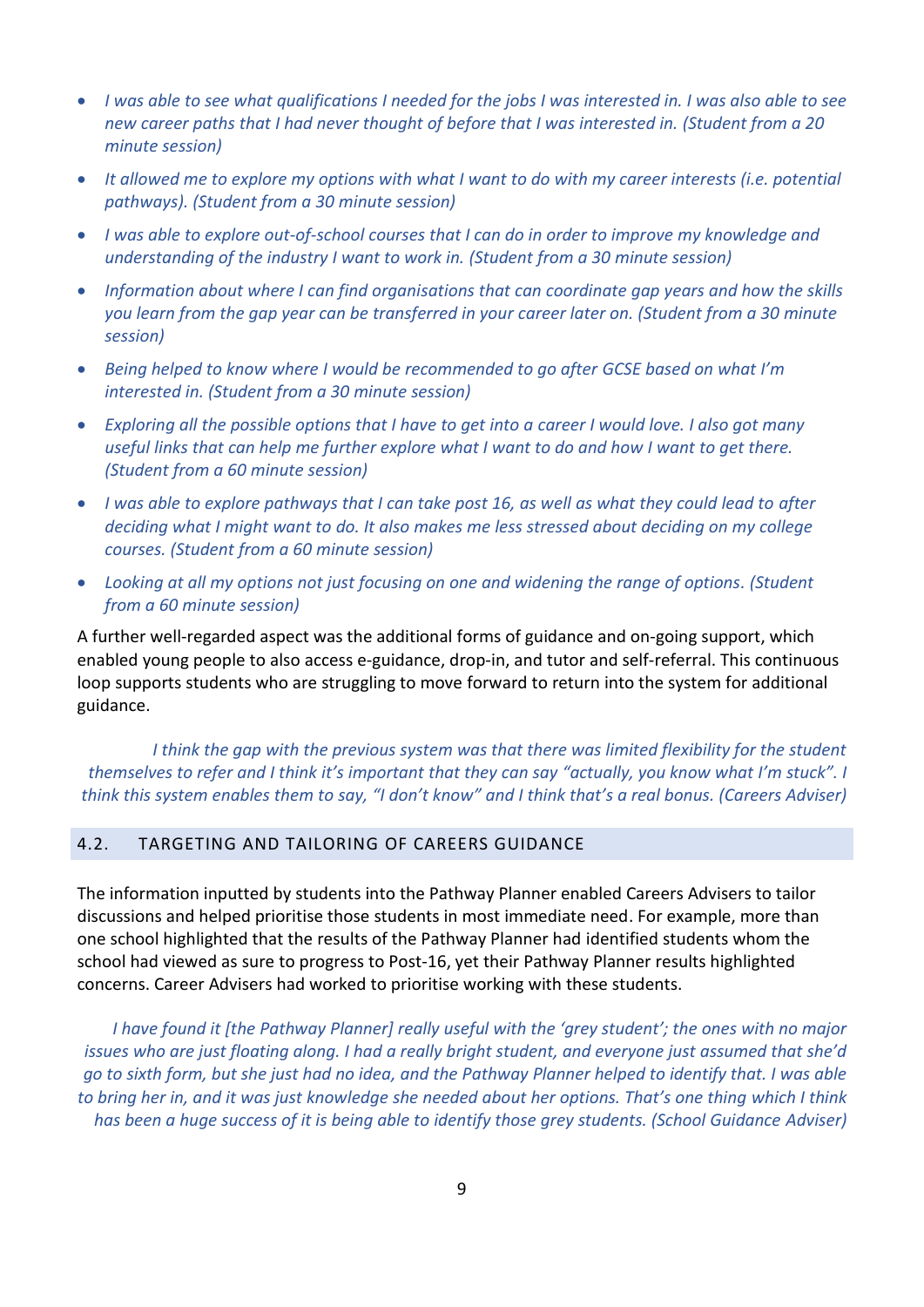*We've got students who are really anxious, really bright students, who are going to get the GCSEs but they're really anxious about not getting the qualifications to go on to do A levels. And so, one of the things that means is we can be proactive and intervene with those grey students that tend to be not as vocal or as needy but indeed have needs, and so that was very helpful to me. (Senior Leader)*

*I prioritised the reds just because I felt like a lot of them need multiple meetings, they have no idea what they're going to do next year, and they don't have the grades for the sixth form. (Careers Adviser)*

Careers Advisers also felt that the independent completion of the Pathway Planner by the young person before their personal guidance leads to greater control and ownership over the process. Young people felt well prepared to participate in the personal guidance and combined with the tailoring of the session to the young person's interests and knowledge gaps; this supports the impartiality of the guidance process.

*It helps me understand what each student needs once they've done the Pathway Planner. That's been independent. That's not influenced by anybody else. So, then I can cater the meetings to exactly what they need and do a little bit of exploration. They can be really targeted, which is better for them. (Careers Adviser)*

Furthermore, having a transparent time allocation for each student has led to better time management by Careers Advisers.

*I think the ring-fencing of the time. I could look at the tool, I could see who has additional needs, and I could use the red/green… It just helps with time management, when you know you have other things and only half a day to make some progress you can slot in a lot of greens and then, you know, you can manage your workload. That's more job satisfaction, and you can manage your productivity a little bit better. (Careers Adviser)*

Data from Pathway Planner results was helping schools to understand better a cohorts' broader career concerns and interests and helps schools and advisers to better target and tailor careers guidance to these. Having access to this data is enabling schools to adapt future careers guidance programmes and activities to meet these needs. For example, some schools were collating information on student career and course interests, student concerns about careers, and knowledge gaps. This enables schools to respond to the specific needs within their wider Y11 and Y12 cohorts and develop a responsive action plan.

*I can find out how many children are interested in veterinary, how many children are interested in engineering and so on. And then what we do is we try and organise a trip that directly links to what their interests are. I wouldn't be able to do that without something like Careerpilot. It would be impossible. It's targeted, and it's tailored. (Senior Leader)*

*Having the reports, for us we realised we have some really bright students that are really anxious that they are not going to get the qualifications they need to go on to A Levels. What that means is that we can be proactive and intervene. (School Senior Leader)*

#### <span id="page-9-0"></span>4.3. BROADEN THE CULTURE OF CAREERS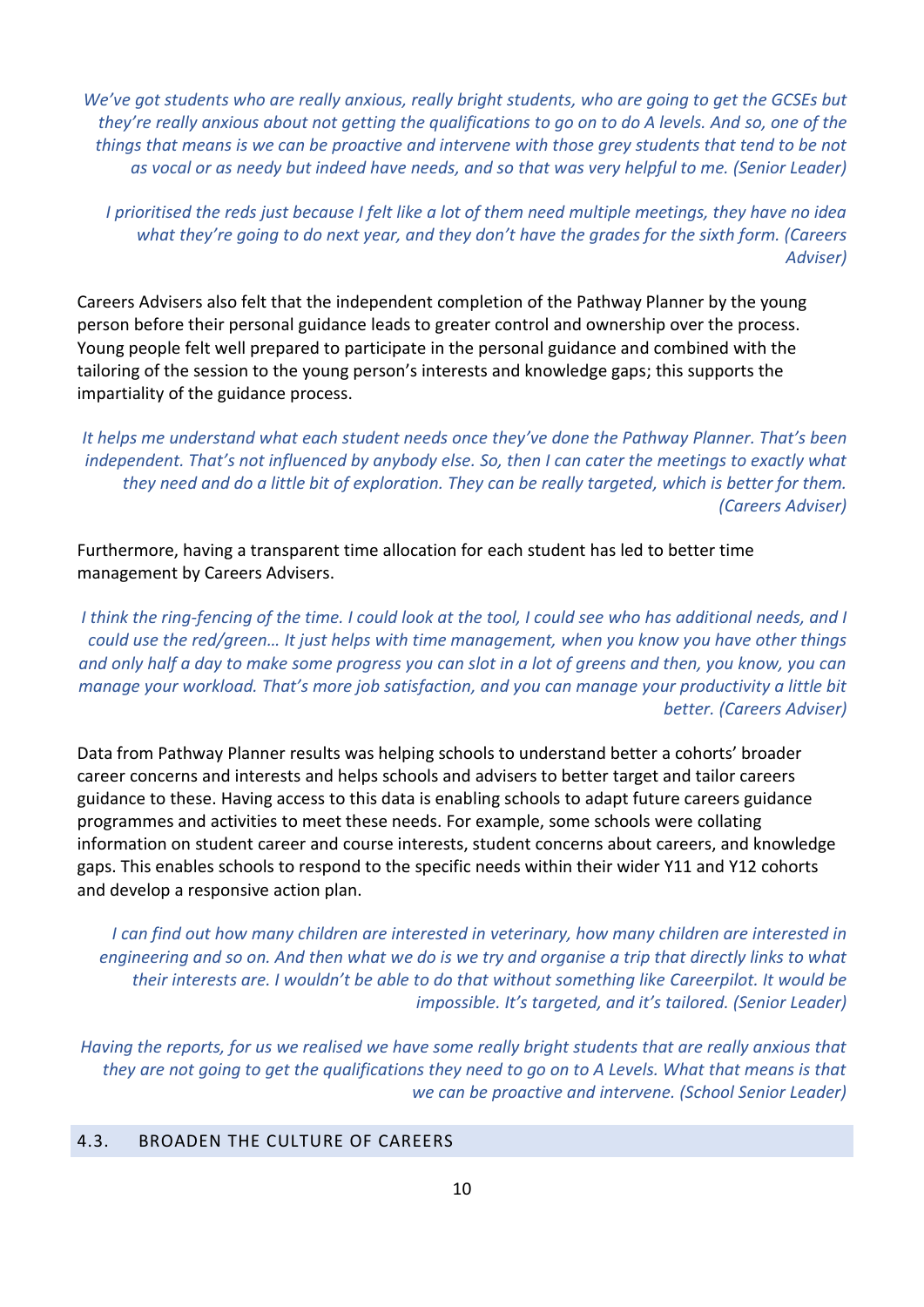A core component is to embed the post-guidance follow-up within the school-tutor process, whereby a trained<sup>6</sup> school tutor receives a copy of the student's action plan and follows-up each student with three basic questions to understand if they are on track. If any concerns are raised, the tutor can refer students for additional guidance. This follow-up aims to ensure that students are supported to achieve their action points and to provide on-going dialogue rather than a one-off action. The aim is to redress the culture of careers within schools and ensure responsibility for supporting young people in their next steps is part of the school-tutor processes.

Students recognised the importance of building on the personal guidance and completing the action points set. Students highlighted that being given (at the time or subsequently) information postcards with their action points was extremely useful. Most students could recall some of the action points they had agreed and felt that they had made progress with them. Students recognised that having a tutor check their progress was beneficial<sup>7</sup> and had appreciated the on-going communication. Many students had taken advantage of the e-guidance, drop-in, and self-referral services offered through the project, although some students were unaware that they could seek further advice from their Adviser<sup>8</sup>. Some students suggested that ad-hoc virtual contact, for example, through messages and social media, may help remind them to look at Careerpilot and to continue to think about their future plans.

Some schools experienced internal, administrative challenges with embedding this aspect of the model, yet all recognised the importance of the approach. While this aspect was sometimes tricky, schools were working towards strengthening and localising their approach to tutor involvement.

# *So, getting tutors on board and having a structure for tutors to follow is really helpful. I mean, that's something that we've clearly got work to do on with training tutors, but those one-to-one conversations are really important. (Senior Leader)*

One challenge was ensuring tutors could utilise Careerpilot to ensure adequate recording of followup activity.

*The tutors do it all the time; the challenge is recording it. I know every single morning they have a chat with their Year 11 about what's going on next but recording that is a real big challenge. (Careers Adviser)*

The time between the training session and the follow-up meant some tutors required a refresher. Furthermore, in schools with vertical tutor groups, a tutor may only have a small handful of eligible students which means more tutors required training. Despite these challenges, tutors and Careers Advisers recognised the value in an additional person supporting the students and the impact that this had.

*I know how useful students found your careers meetings, they were always so positive when I asked them how they went - to the point when others in the tutor group wanted to bring their appointments with you forward as they were envious of the advice given!! (Personal Tutor)*

<sup>6</sup> Trained to use Careerpilot and the Pathway Planner.

 $7$  Due to the timing of the evaluation some young people had not yet been follow-up by their tutors.

 $^8$  This feedback was most often from students who had a 20-minute checking Personal Guidance session with the time impacting on how much information they could be provided with.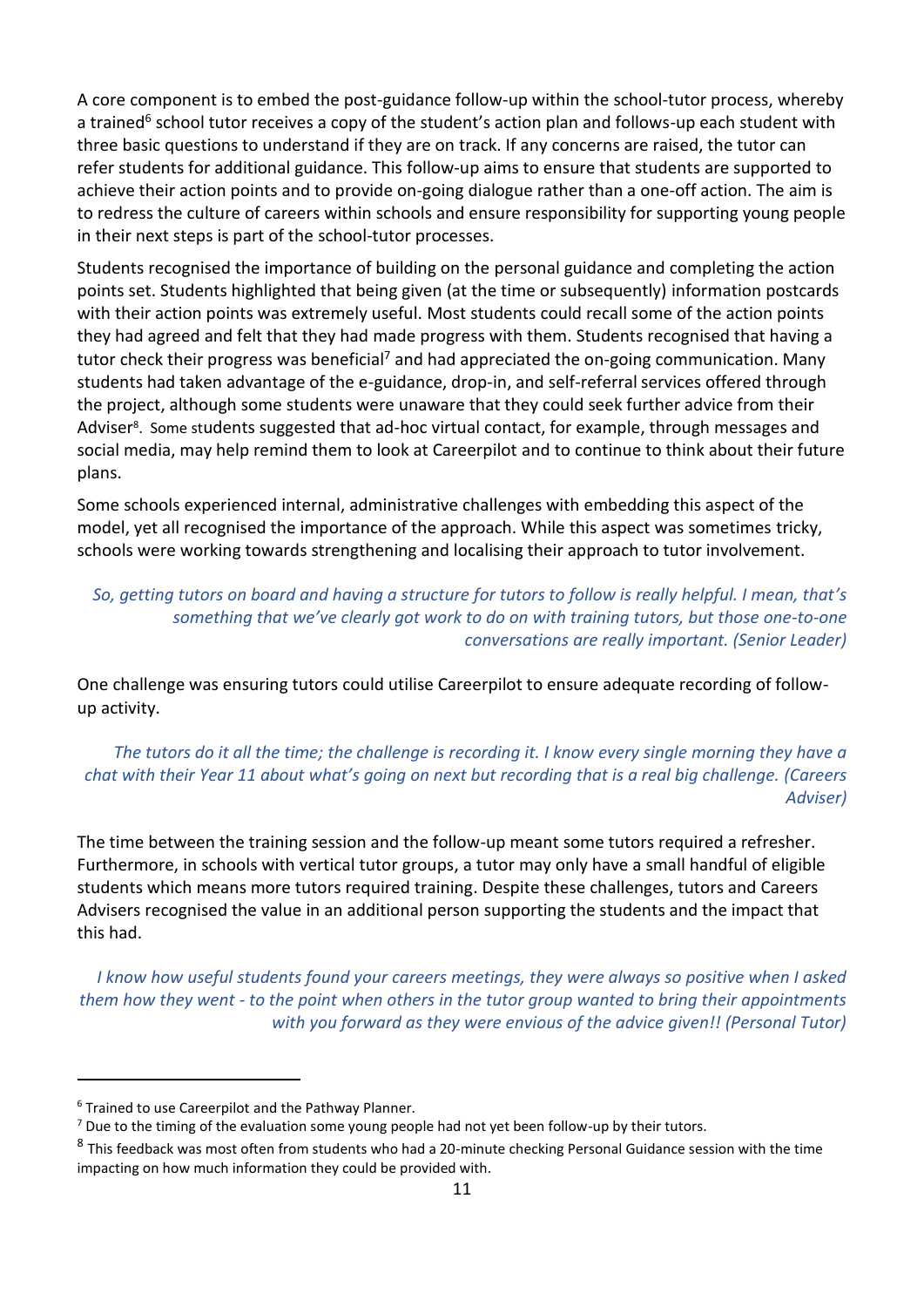*It has been a great way for us to get to know our tutees more in terms of what career paths they would like to choose! It is always great for me to learn my way around new software too, as I am a technophobe, so knowing how to use Careerpilot is a new skill for me! I know they have really enjoyed working with you, and it has really made them think about what they want to do and has given them insight into the world of work that is so invaluable. (Personal Tutor)*

#### <span id="page-11-0"></span>4.4. INCREASED KNOWLEDGE AND EXPERTISE OF THE CAREERS ADVISER

As part of the project, a Careers Adviser in each pilot school had the opportunity to complete a Level 6 Diploma in Career Guidance and Development. The Careerpilot team deliver the course which involves taught masterclasses, distance learning, in-school mentoring and observations from a qualified adviser. Overall, this was a positive experience despite the challenge of a study workload combined with everyday workloads. The benefits gained from the course were significant. Careers Advisers reflected on how their increased skill, knowledge, confidence and competence in delivering personal guidance had made a positive difference to the quality of the guidance young people received<sup>9</sup>.

*I am fairly new to careers and schools really, so the project has helped me develop a good structure for my interviews. Now there is much more exploration involved and a really solid structure that comes from attending the Masterclasses and getting feedback and observations. (Careers Adviser)*

*It's given me a lot more confidence with what I am doing. If a student has a question, I have an answer, and I can adapt and change to the student needs, which I don't think I was really able to do before. (Careers Advisers)*

*It's informed what I'm doing in my meetings with the students. I can see my progression already. Now I feel like a student can walk through the door, and I would know how to approach most scenarios. (Careers Advisers)*

Careers Advisers valued the mentoring from an experienced adviser and how this had given them greater insight to the conduct of the guidance interviews and how they had moved from a process which had focused mainly on advice to exploration.

*It's really helpful building a structure of how to do a guidance interview, and now there's a good structure to it. A lot of exploration, which I didn't think I was doing that much before. (Careers Advisers)*

*[Careers Adviser] has been saying she has been able to guide the students better and at a deeper level. I think the fact that they're more sorted is the acid test. (Senior Leader)*

All schools recognised the benefits of a qualified professional guidance professional within their staff team and the quality and impartiality of the advice provided. Furthermore, schools acknowledged having an internal member of staff with responsibility for personal guidance was extremely positive for developing on-going relationships with staff and students.

<sup>&</sup>lt;sup>9</sup> Five of the school Careers Advisers were relatively new to their role and gained the most benefit from the qualification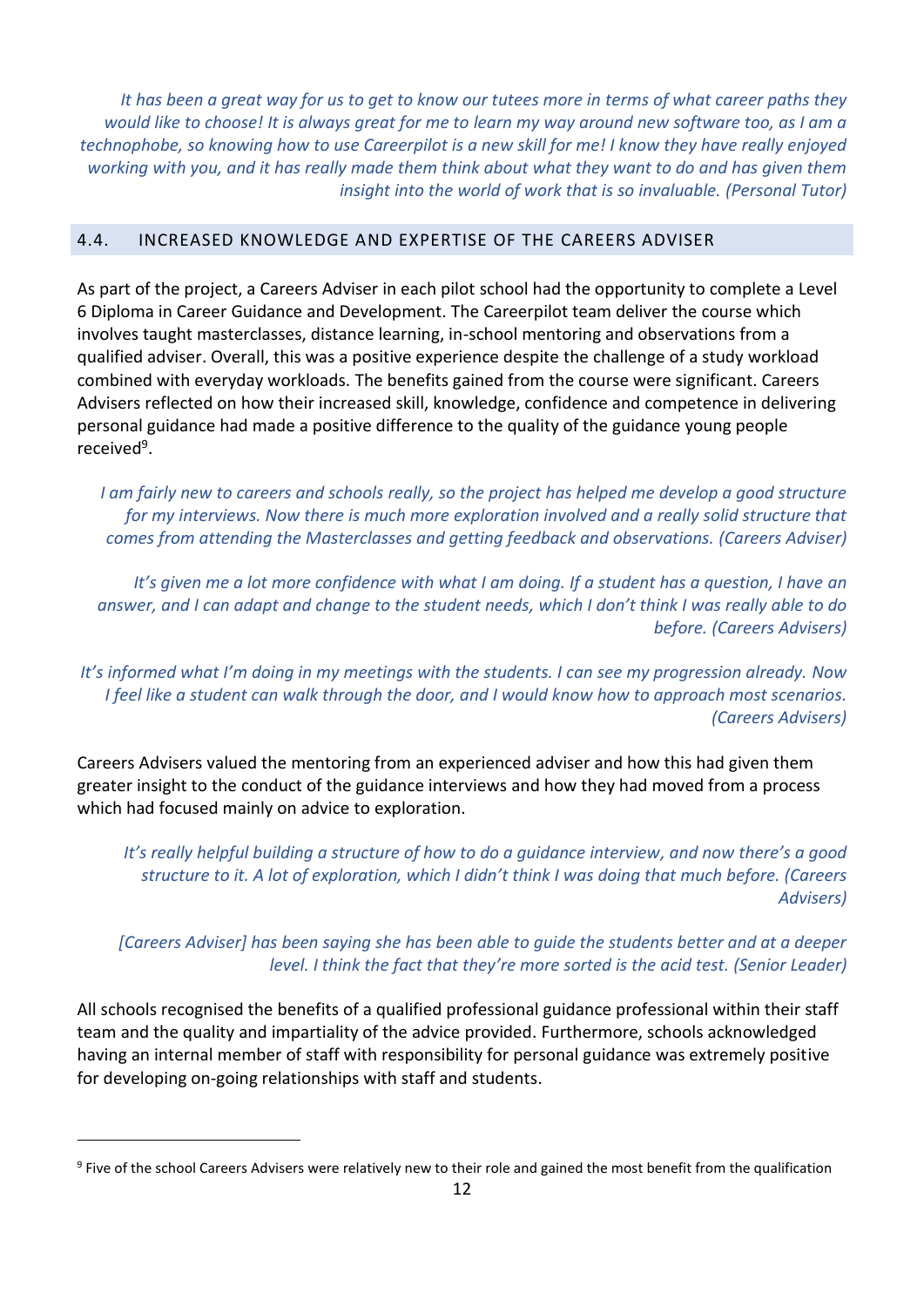*I think in terms of the success it's been the students getting the guidance that that wasn't there for them before and particularly that guidance being impartial… I feel that those students have had a much better deal than what they've had previously because we've got somebody dedicated but also trained to a higher level. (Senior Leader)*

The qualification, with the associated knowledge and theoretical base, was extremely valuable for giving the Careers Advisers credibility within their schools, particularly for those who were newer in their roles. Many felt that this would give them more considerable influence and encourage the embedding of careers work more broadly within their schools.

*I feel more clued up now about the world of careers than any of my colleagues here. So, I feel like in general, as a result, I can talk with a bit of authority now. So, if I have to do a staff CPD, I feel I have the underpinning knowledge to go with the status. (Careers Advisers)*

#### <span id="page-12-0"></span>4.5. INVOLVING PARENTS

Schools acknowledged the need to develop their work with parents if careers education for their students was to be successful. Schools involved with the CEC project recognised the opportunities that Careerpilot offered for engaging with parents. Some schools had begun to introduce parents to Careerpilot, with other schools having firm ideas about the expansion of careers work with parents. Plans included running Careerpilot information sessions, activities about supporting careers guidance during parents evenings, linking to Careerpilot on school webpages and posting careers highlights in school newsletters.

*So, this next year, we want to roll out two forums to parents on Careerpilot and how they can get involved… How you can support your child. So hopefully we'll get them on board as well. (Senior Leader)*

*We have a careers page on our website, and we guide parents back to that as well. There's an actual parent section, and it's linked into areas that they can help the children and Careerpilot is on there as I try to encourage the parents to register. (Senior Leader)*

Schools acknowledged that reaching parents was often tricky yet crucial if young people are to be supported in making decisions. Schools consider Careerpilot a helpful tool for informing parents about the changing landscape of education and careers.

*I go to parents evening, and I'm always fully booked which is really positive, and parents are emailing me more. But it's still not great, and it's always a challenge… Students don't necessarily think their parents understand their futures and understand careers because they really don't. So informing them is a big barrier. But again, parental involvement is really important for us… We do want to get parents much more involved. Having something that they can take away and then go home and get on their computers and look at will be really helpful. (Careers Adviser)*

We must also acknowledge that parents can contribute to careers programmes and should be drawn into the partnership to support provision and influence the coherence of the messages between school and home. Careers education with parents needed to start much lower down the school to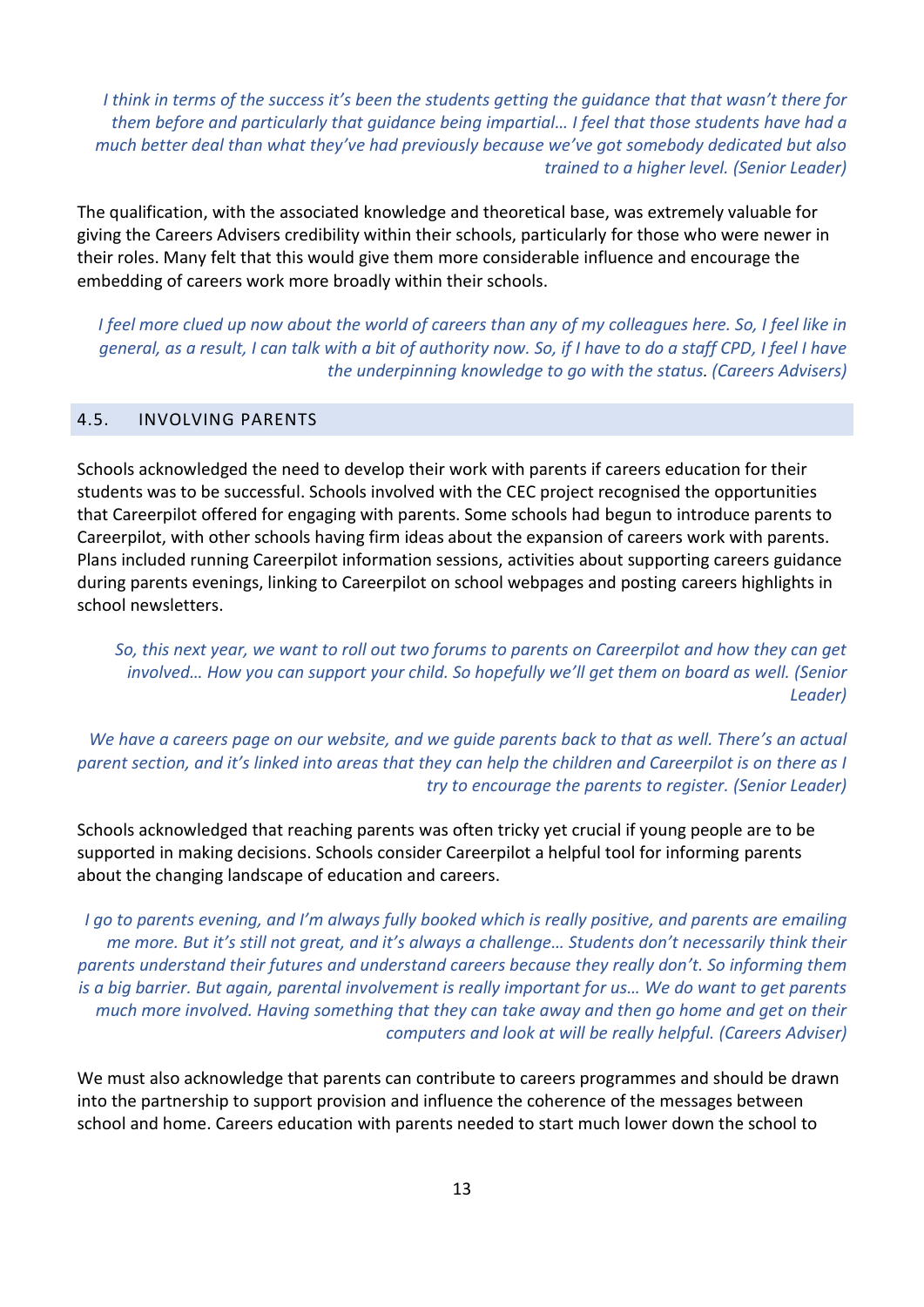develop a better culture around careers education and school recognised Careerpilot could support this.

*[I've] been using it with parents at parents evening as well. I just bring an iPad and if they have an idea or thought we just explore on the website there and then. Rather than just me giving them information, it's giving them the tools to do it themselves. So, it would be great to do that from Year 7 and would really demonstrate to students and parents that right from the get-go we are interested in supporting them in their careers and widening their aspirations. (Careers Adviser)*

One school had been highly proactive in involving parents in the career guidance process. With the permission of the student, parents received the career guidance report and action plan alongside resources to help them support their child in completing their action plan and moving forward with their ideas. This approach was part of the school's career strategy and parent feedback mechanisms.

*The other thing that I've started doing as well is getting permission from all the students to be able to share their action plan with their parents… I send a covering letter that just reminds them of all the support their child will get, and I put on there a link to a survey so that they can give me some feedback as well… So, some of the workshops that they're interested in are what they want to know more about - what are the options that are available, which is best for their child, what careers are available in different sectors and information about apprenticeships as well. (Senior Leader)*

#### <span id="page-13-0"></span>4.6. INVOLVING CURRICULUM AREAS

While beyond the scope of the CEC project, schools recognised that their involvement with Careerpilot had strengthened their enhancement of the careers/curriculum links. School senior leaders were enthusiastic about the opportunities that Careerpilot offered for embedding careers within the curriculum so that young people can encounter career learning within their subject lessons. Schools recognised that Careerpilot resources could support them to integrate careers within subject areas and can help broaden young people's awareness of subject-related career opportunities.

*I'm trying to get a lot more of the careers within the curriculum as well. If the staff are supporting students with the types of careers that are available linked to that subject that saves quite a lot of time within the meetings doesn't it because they're coming to us with "I really like this subject, but I don't know what I could do" so actually if the staff can support with that. (Senior Leader)*

*The next step is engaging with curriculum lessons and getting teaching staff to work on careers… Also thinking about more generally about trying to get staff and our middle leaders really thinking about careers. (Senior Leader)*

*We are pushing heads of house and heads of department and subject teachers to be accountable for careers, to make it part of their curriculum to make sure they cover. (Senior Leader)*

One school has a designated careers staff link within each subject department, and another school had started to use Careerpilot posters and features such as 'jobs of the week' in newsletters to raise awareness of subject links.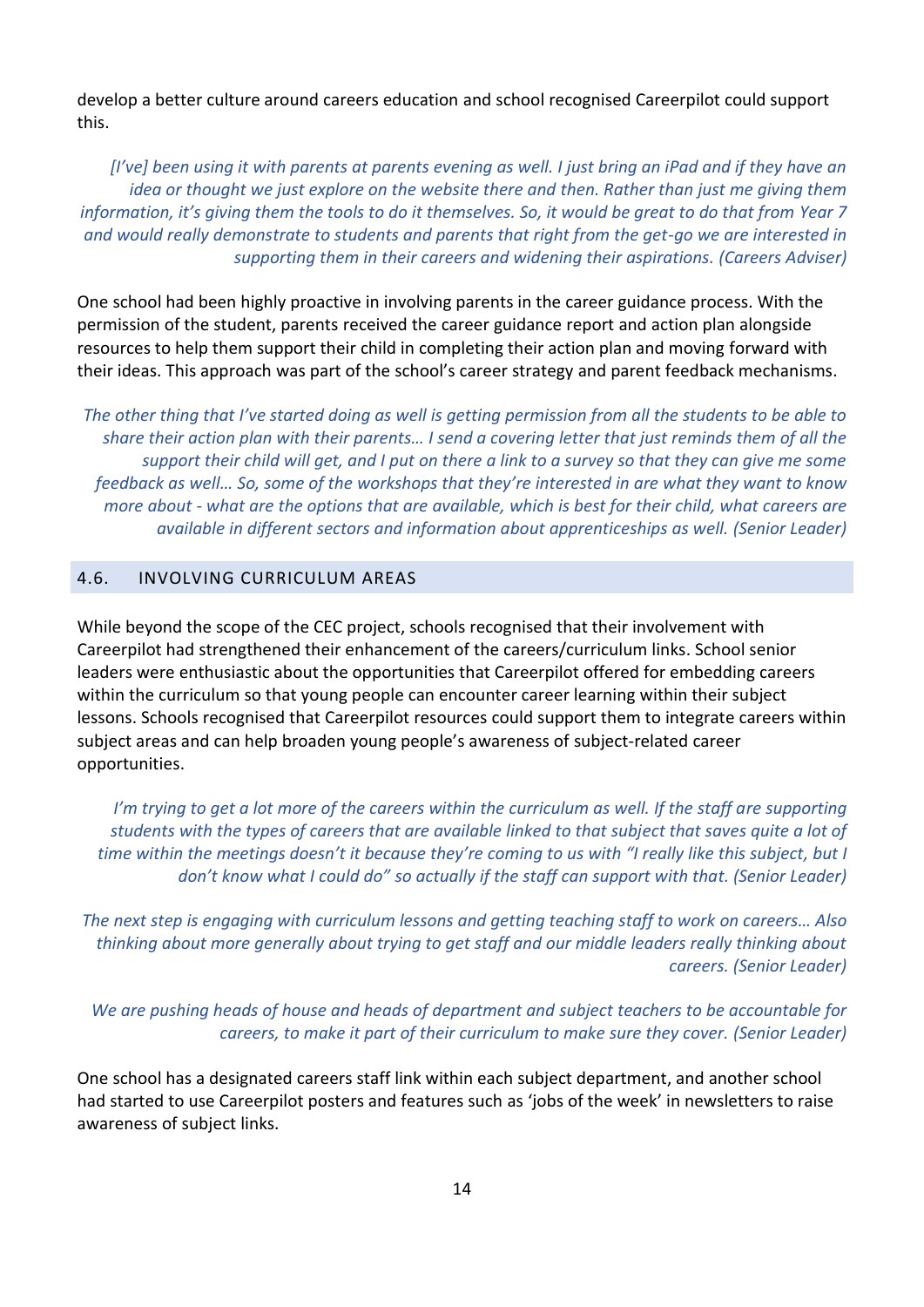However, there is a need to provide adequate support for teaching staff, as they may feel inadequately informed. Staff training, alongside access to Careerpilot resources, will ensure teachers can better link subject learning to careers. Resources about sector-based skills shortages, labour market information and lesson ideas are useful approaches and easy to use in teaching and learning activities.

#### <span id="page-14-0"></span>4.7. A STRATEGIC TOOL FOR CAREERS GUIDANCE

In the six pilot schools, the model was recognised as a robust and strategic tool for the provision of personal guidance and had received the support of senior leaders. Some schools had encountered challenges in the delivery of the pilot, but a clear commitment had overcome these. Senior leaders described how the project had led to improved processes for careers guidance, and greater visibility of careers work across the school.

*It's helping just get everybody involved a little bit more, from department leads down to teaching staff even SLT as well. Get everybody involved in delivering some sort of guidance. (Senior Leader)*

*It is strategic. You've got the online platform which supports everything. It's the go-to for students. It's the go-to for me. Tutors can use, and I can direct the teachers towards it to support the students. (Senior Leader)*

*From our point of view as a school, it is really useful to have a system like this where you can see where students are in terms of their career guidance, how much career guidance they probably needed. The Pathway Planner is fantastic I have to say. It is a really useful strategic tool for me as a senior leader. (Senior Leader)*

The student-led approach of the project and the comprehensive Careerpilot resources were highly valued. The Careerpilot management tools had enabled the collection of a broad range of data on student career and educational interests, action planning and careers guidance support. This data was being utilised by schools to understand the trajectory of students, ensure that students are on track to achieve and can access their preferred courses or employment options.

*Because of the way that I triangulate everything and the fact that the students allow me to share what we discuss, not only do I have that information, it's passed to the progress leaders who then can have the conversations with the parents and have discussions about any of the concerns. (Careers Adviser)*

In one school, the Careers Adviser had further enhanced the pre-guidance for all Year 11s by working with the PHSE lead to deliver an additional session and encourage a follow-up for all students.

*It prompted us to do this big PSHE session on careers to all the Year 11s, and I probably wouldn't have done it otherwise, so that was a huge bonus because that ended up being really helpful... I was going in to check with tutors on the pilots; I was like well I'm here I'm going to check with the other students… I didn't do any of that last year, and I don't think I would have done it this year. So that's had a big impact. (Careers Adviser)*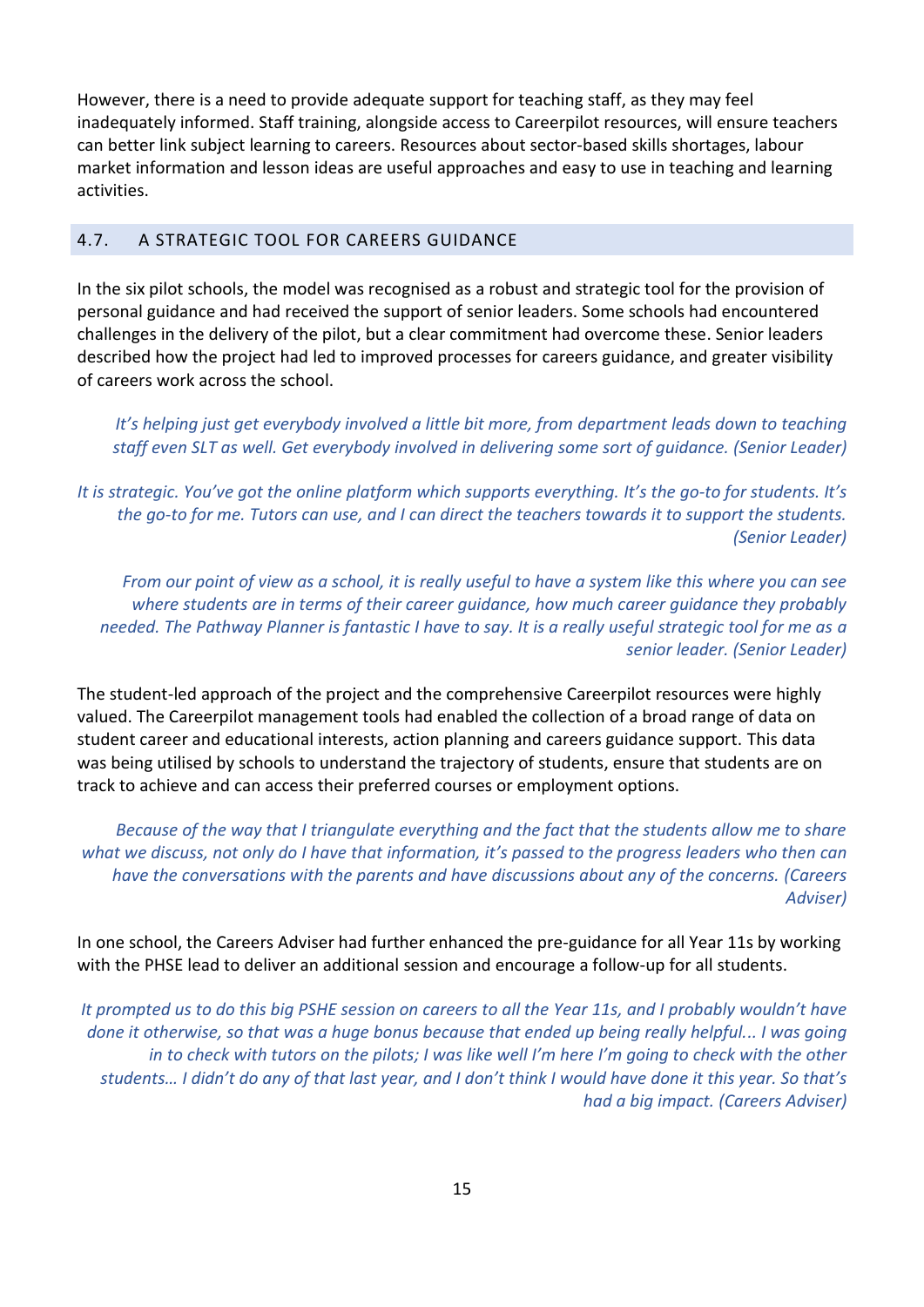Furthermore, Careerpilot data was being utilised by schools to understand their student cohorts better and be more responsive to their needs, for example, by organising speakers or employer visits.

*I can run a report, and I can find out how many children are interested in veterinary, how many children are interested in engineering, and so on. And then we try and organise a trip that directly links to what their interests are. I wouldn't be able to do that without something like Careerpilot. It would be impossible, but doing it using that platform enables me to use that data. (Careers Adviser)*

Several schools considered Careerpilot fundamental to their whole approach to careers, with students being introduced to Careerpilot in Year 7 building their engagement through their secondary school education. While this is a new approach, schools envisage that by embedding Careerpilot as the critical resource across the school's whole career strategy that young people can build a relationship with it, can track their progress and recognise careers education as a journey. Schools hope this will result in young people's increased confidence in their future and will contribute to the evolution of personal guidance within the school.

*Careerpilot has given us a framework to hang everything on. It's been really useful, and from using Careerpilot we've been able to develop our school progression map. We have taken Careerpilot resources, and we produced objectives for every year group… We've developed tutor time resources and PHSE time resources and assembly time resources. (Senior Leader)*

*We're linking Careerpilot as a resource where we possibly can, and it is fundamental to our engagement with the kids right from Year 7. So, all the way from Year 7 to Year 13, I'm hoping by the end of this year the lot will be registered. Of course, the challenge then is engagement. But they all know where to go, they know that's our resource, and that's what we use. (Careers Adviser)*

*It gives it coherence. They'll have the records instead of schools having to start every year afresh… We're trying to encourage students in Year 9 to make decisions about their options that might influence what A Levels they go on to do and what careers they want to do. So, I think anything that sees it as the long game, you know sort of the infinite game and is their tracker. That also has an impact on us being able to monitor the impact we have. So those one-to-one conversations: Do they support the students? Did they change their mind? Did they go off in a different direction? (Senior Leader)*

Most schools acknowledge that crucial aspects of the model were integral to their future delivery of personal careers guidance. However, many recognised that the model in its current form might require adaptations to work for a whole cohort.

#### <span id="page-15-0"></span>4.8. SUSTAIN AND EMBED THE GUIDANCE MODEL

The project had challenged schools to think differently about how they delivered personal guidance and had encouraged them to explore how they could sustain and embed the model while tailoring to the needs and resources of their schools.

*There is not a good enough reason not to do it. We'll find a way to do it because those kids need this. Having done what we've done over the last few months, it's even clearer to me how important it is. (Senior Leader)*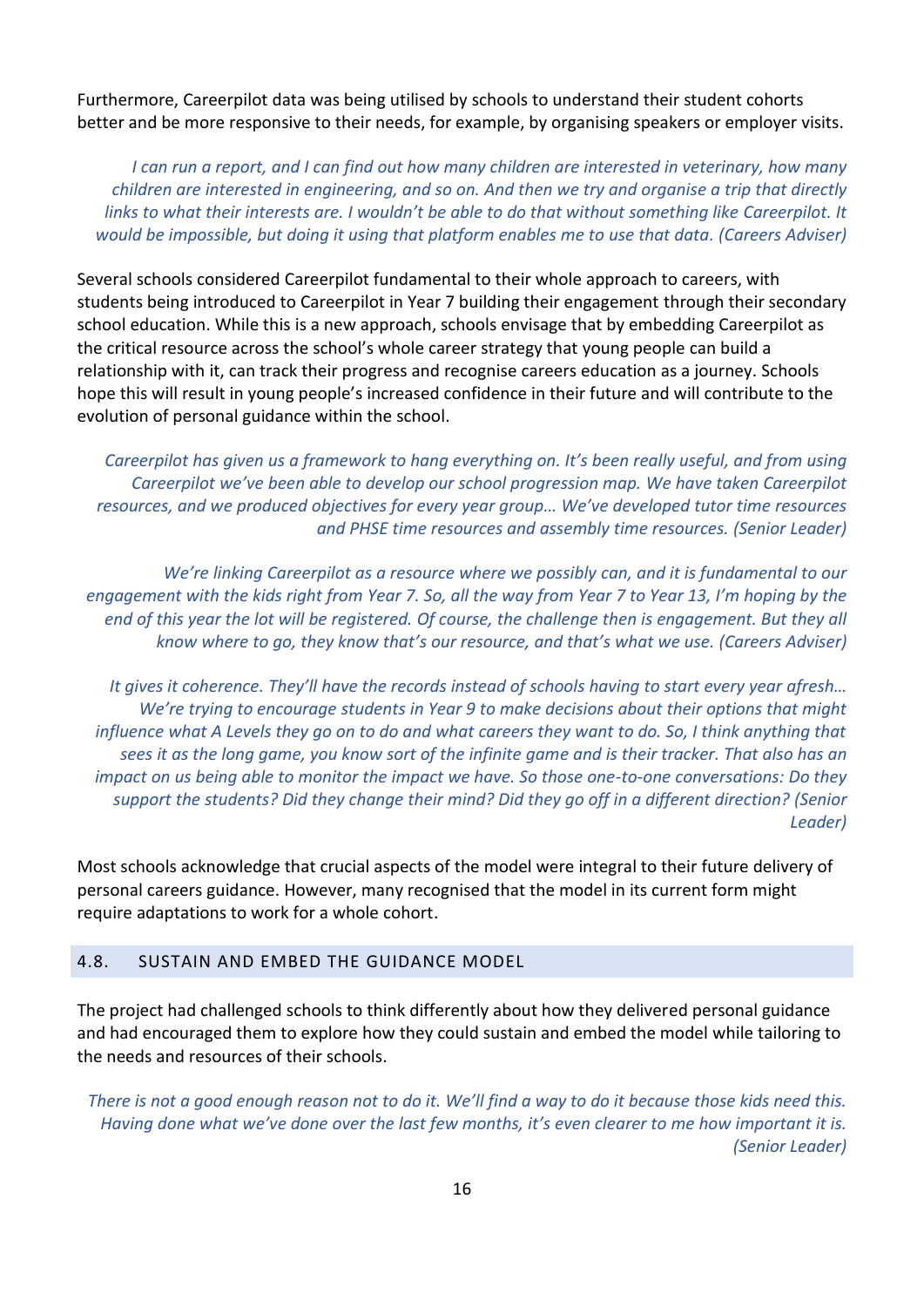*All this has done has just told us what we should have been doing anyway. I think every young person should have an opportunity to sit down and talk to somebody about what they might want to do. They're probably getting misinformation at home, misinformation from friends and I think it's great to have that one-to-one time where they can just sit and talk to somebody that is qualified. (Senior Leader)*

Careerpilot may want to offer advice or critical principles to ensure the preservation of core features while supporting schools to shape the model according to their needs and limitations, including difficulties in IT access, PSHE structures and other time constraints. Schools suggestions for adaptations<sup>10</sup> include using assemblies combined with PHSE sessions for the pre-guidance and additional pre-guidance sessions to ensure young people are better informed about their options before a guidance session.

*I think the process that we had to follow - the PSHE session, guidance and then follow-up I would do again next year. I would replicate the process, but I would modify because we just don't have the time resource. (Senior Leader)*

*PHSE is an hour, and they have six weeks of careers. So, we could just do an assembly to the whole year group, and we go this is what you're going to be doing in PSHE. I suppose there is a four-stage but the first stage you get a brief introduction but don't get to play with it. (Careers Adviser)*

*I think I will probably do more than one pre guidance session… spending longer on each of the different options that are available to them post-16 or post 18. Just for them to come into the meeting more informed because even having done the pre guidance you still have to run through the options with them and remind them, and that takes up time. (Senior Leader)*

Schools also discussed adaptation to the provision of personal one-to-one guidance to enable them to support a greater number of students. Other suggestions included modifying the time allocations for red students, starting the process in Year 10, running small group sessions for green students, and, running additional topic-focused pre-guidance sessions, for example, on gap years or Apprenticeship. While schools appreciated small groups for guidance deviated from the model, they recognised that retaining alternative guidance methods would enable them to offer ad-hoc guidance to any students who subsequently required it.

*You might have to think about like it pragmatically... You might have to think that the green ones do get something different. So, some sort of group meetings I think is the way forward with that and other ways that you manage rather than an individual one. (Senior Leader)*

*Could you have potentially something where students get directed initially to go and have the conversation with a tutor or subject which is then recorded on the system? Then the careers lead picks up the amber and red and greens if they need further support. (Senior Leader)*

*I've suggested we bring that forward to the end of year 10 when it is not so manic. If people are starting to think about the careers earlier, then we should potentially be hitting that point when they come in September and they're focused on what they're going to do in Year 11. (Careers Adviser)*

 $10$  See section 5.5 for more detailed suggestions of adaptations.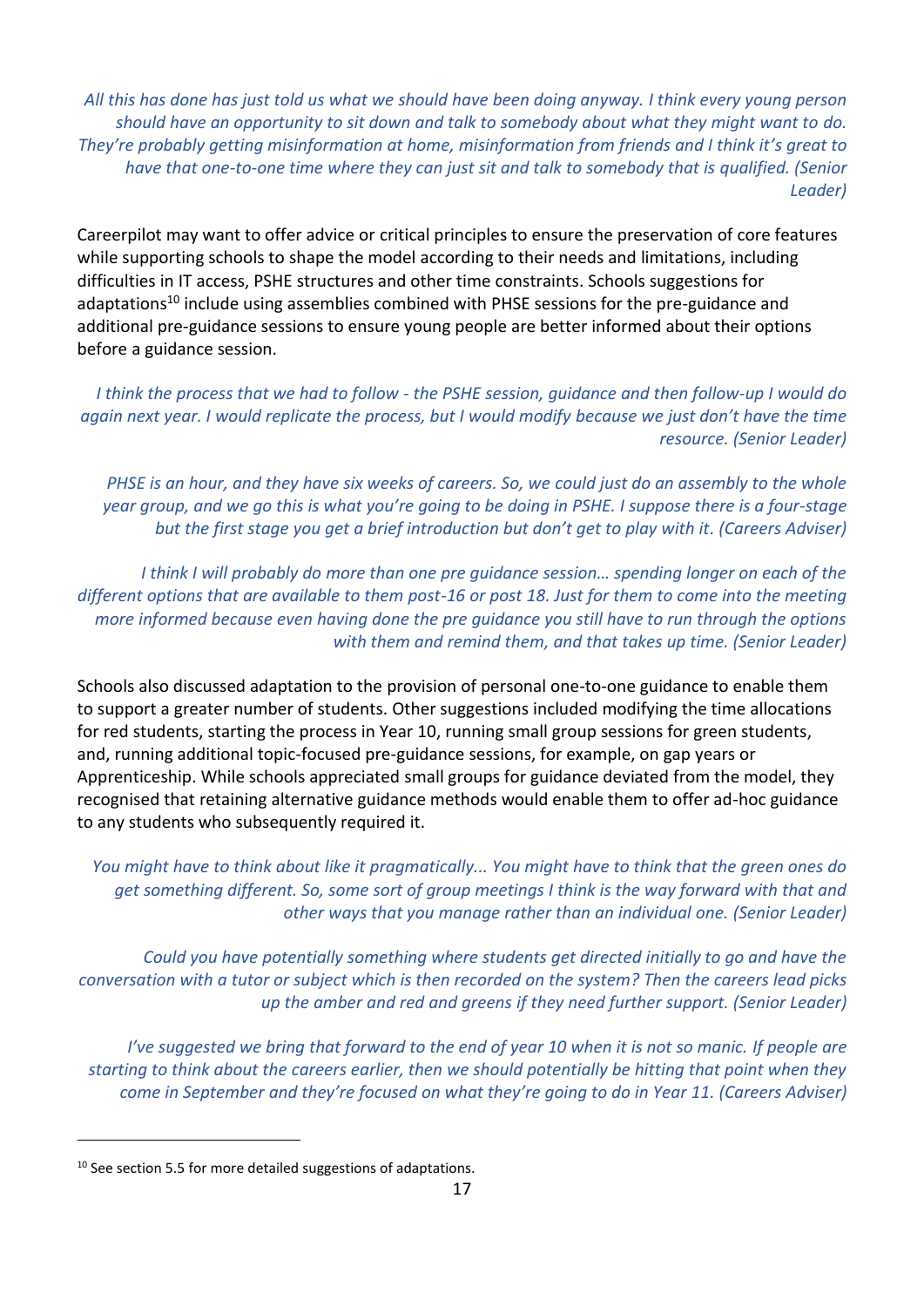During the project, many schools had continued to buy-in in personal guidance from an external adviser to add capacity. While schools valued having the option to add capacity, they were eager to ensure that external provision aligned with their use of Careerpilot and the Pathway Planner to facilitate tracking and follow-up.

*We also buy-in guidance and we bought in some guidance from an advisor, and it is purely because I can't see everybody. So, in the plan for next year, there is still several days of guidance that's going to be required. My concern with that though is it doesn't have the impact [because] there's not really a process to follow up. (Careers Adviser)*

#### <span id="page-17-0"></span>5. DISCUSSION

#### <span id="page-17-1"></span>5.1. SUPPORT FOR GATSBY

The evaluation did not specifically intend to evaluate the model's impact on the Gatsby Benchmarks<sup>11</sup> ; however, the model has closely aligned to Gatsby Benchmark 8 'Personal Guidance'. The Gatsby Benchmarks offer schools an opportunity to assess their progress but as one senior leader acknowledged, sustaining and developing the quality of their careers education and guidance is part of a cycle of continuous quality improvement and better support for students.

The Benchmarks are:

- 1. A stable careers programme
- 2. Learning from career and labour market information
- 3. Addressing the needs of each pupil
- 4. Linking curriculum learning to careers
- 5. Encounters with employers and employees
- 6. Experiences of workplaces and work-related learning providers
- 7. Encounters with further and higher education
- 8. Personal guidance

*In terms of Gatsby 3, I think Careerpilot helps me understand what each student needs once they've done the Pathway Planner. (Senior Leader)*

*The main one is Benchmark 8, but Careerpilot as a whole has helped us with 1, 2, 3, 4 and 7 in some ways with information about universities and things. But yeah, it's helped us in lots of different ways. (Senior Leader)*

*Gatsby 2, the use of Labour Market information has been embedded within the meetings. Gatsby 3, meeting the needs of the individual students. That's a big one for us because up until this point we were organising workshops…. It was quite generic. It was its meeting their needs, but this is much more personalised. So, it's really supporting that as well. Benchmark 1 - having that clear strategy in place. It is strategic. (Senior Leader)*

<sup>&</sup>lt;sup>11</sup> Gatsby Charitable Foundation. (2014). Good Career Guidance. London. The Gatsby Charitable Foundation.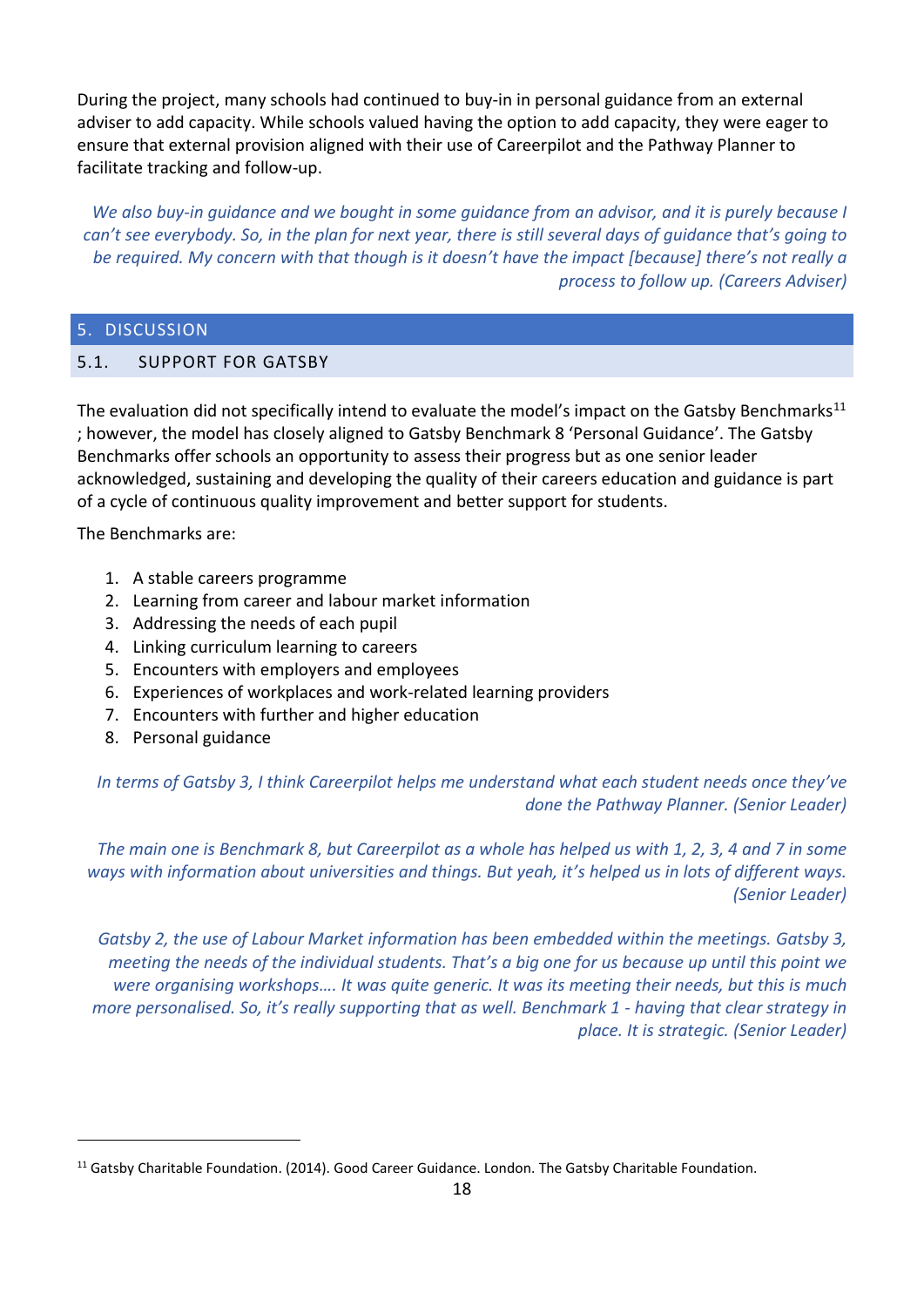Schools recognised that while the project most explicitly supported their achievement of Gatsby 8, the model and the broader work with Careerpilot has also helped schools move towards achieving Gatsby 1, 2, 3, 4 and 7.

# <span id="page-18-0"></span>5.2. HOW EFFECTIVE IS THE STAGED CAREERS GUIDANCE MODEL?

Schools involved in the project recognise the Careerpilot brand as a quality careers resource which is regularly updated by skilled and knowledgeable careers professionals. Schools were keen to be involved in the project, were proactively engaged and acknowledged the quality of processes and evidence which had underpinned the development of the model.

Schools embraced the three-stage of the Pathway Planner model, recognising the clarity of the process for providing individual personal guidance to students. Careers Advisers and senior leaders acknowledged that the three-stages ensured they could provide students with a coherent and integrated package of personalised guidance. Due to the timing of the evaluation, the follow-up in some schools had been minimal. However, this was viewed as a core element and an aspect to sustain in the future.

Schools value the detailed and accurate records that enabled them to monitor delivery and map key trends. Overall, there was much positive feedback from schools regarding the effectiveness of the model for providing a coherent programme of personal guidance.

# <span id="page-18-1"></span>5.3. HOW IS THE MODEL CONTRIBUTING TO YOUNG PEOPLE'S AWARENESS AND UNDERSTANDING OF THEIR CAREER CHOICES AND SUPPORTING THEIR FORWARD CAREER PLANNING?

The delivery of the model draws on the resources and tools of the Careerpilot website to enable young people to explore a range of educational and career opportunities. Students find Careerpilot to be highly accessible and comprehensive and enjoy the ease of which they can explore information through the three homepage access points. Students value the breadth of information available and that the careers discussion draws on up-to-date knowledge.

Young people were also extremely positive about the support from the wider project and their Careers Adviser. Overwhelmingly, the students valued the one-to-one personal guidance sessions and recognised how they had enabled them to explore and plan their future career and education options. They recognised the tailored nature of the discussions and how it was focused distinctively on their situation and needs. Students commented on feeling listened to, being supported and encouraged, and gaining knowledge about themselves and their future possibilities. The young people had developed an understanding of the relationship between their current/future studies and moving successfully into employment:

# *I feel like I have more knowledge around my potential career paths and how I can get there. Had encouragement to look at degrees and weigh up which is most suitable (Year 12 student)*

*Having an environment with a professional and having space where you could map out exactly where you're planning on going was extremely helpful and put a lot of things in perspective. Overall, the guidance session was relatively supportive with what I have been working towards, and I have left with possibilities that I would not have had - had the guidance session not taken place. (Year 12 student)*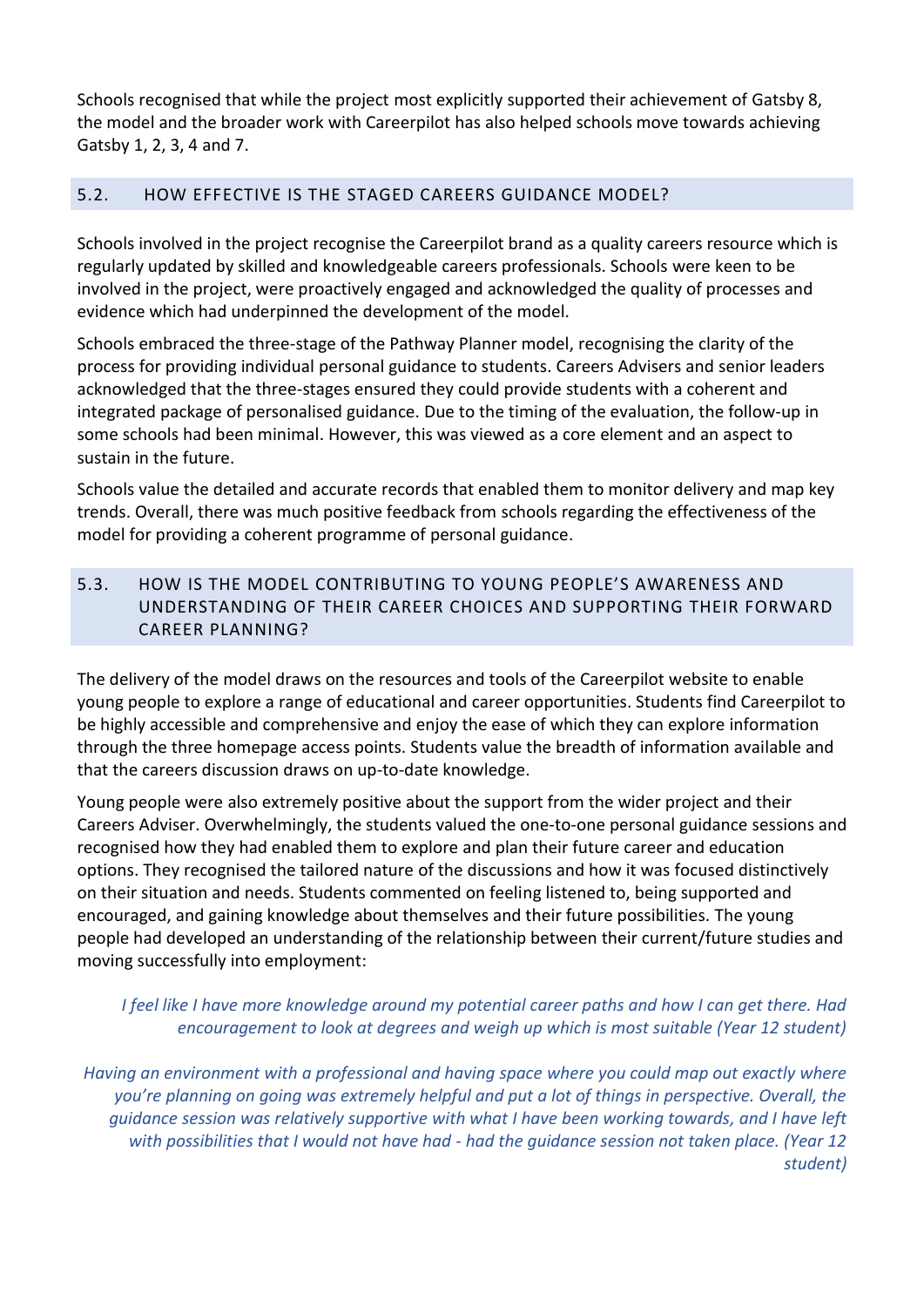*From not knowing what to do at the start and not wanting to go to sixth form it has helped me massively (Year 11 student)*

The student comments were mirrored by the Careers Advisers and SLT, with many viewing Careerpilot and the model as an integral aspect of their future career strategy. Schools recognise Careerpilot as a well-respected and successful resource which they could embed within their whole school careers strategy.

*Careers in this school is certainly a lot higher on the agenda because of this project and Careerpilot, which has given us a framework. We now have somebody overseeing and driving careers. It's going from a lot of sort of interfacing with the kids to this strategic model about how we get proper careers education and guidance to all the kids. From my point of view, it's doing exactly what I want. As a strategic tool, it's perfect. (School Senior Leader)*

The feedback from students about their participation in the project was overwhelmingly positive. For most young people, the personalised one-to-one discussion with the Careers Adviser had the most significant impact - they felt listened to, supported, and that the advice was impartial and aspirational. The guidance session encouraged them to take ownership of their decision-making, and the co-creation of the action points had enabled them to move their ideas forward.

*The reason I like Careerpilot is it's because it's for the students… It's about the kids taking ownership of their own pathway. (Senior Leader)*

*It [the guidance session] introduced me to the jobs I can take with the subjects I choose and gave me a range of information about my next steps" (Year 11 student)*

# <span id="page-19-0"></span>5.4. WHETHER YOUNG PEOPLE WHO PARTICIPATE IN THE PROCESS FEEL BETTER INFORMED AND MORE CONFIDENT ABOUT THEIR NEXT STEPS AS A RESULT OF THE SUPPORT?

Young people who took part in the focus groups reflected positively on the impact on their confidence to make an informed decision about their future education and career. Students attributed their increased confidence to a greater awareness of opportunities, understanding potential courses and knowing where they could locate further information. Some Year 11 students were concerned about their ability to gain the grades they required to move on to their planned route but felt the personal guidance had enabled them to map an alternative plan should they not achieve their grades. Some young people discussed developing a better sense of themselves, what they wanted to achieve and the career and educational opportunities that appealed to them as a result of being involved with the project:

*I feel more knowledgeable about myself and what I want to do in the future (Year 12 student)* 

*I feel more confident in moving forward and making a decision for my future now I have all the information (Year 12 student)*

*Being part of this project has helped me to understand what I am going to do in the future and made me feel relieved and more confident (Year 11 student)*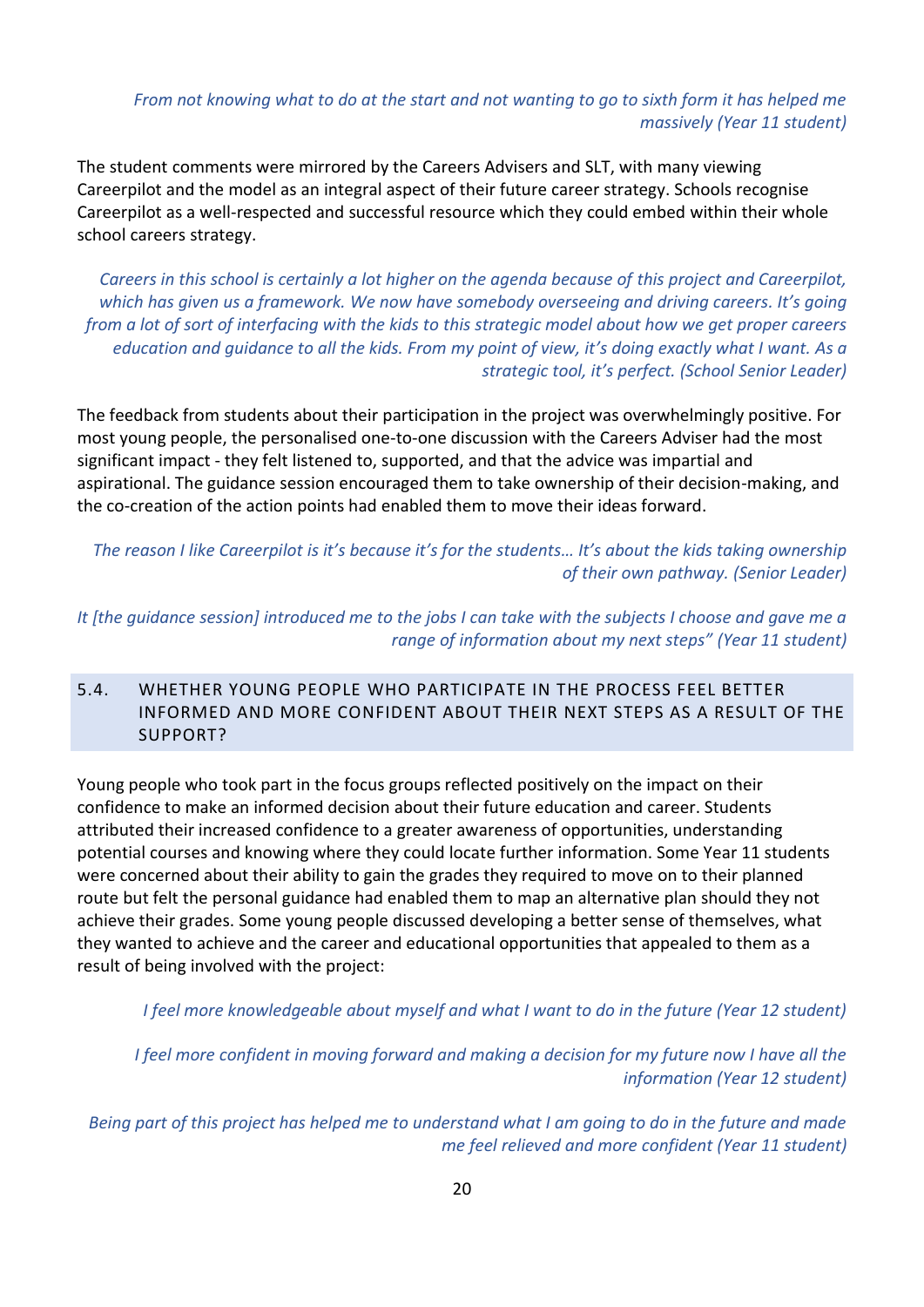# *It has given me a clearer understanding of my future paths but also made me more aware of more opportunities. (Year 11 student)*

An internal Year 11 expected destinations survey had found that all the students who had taken part in the project had a clear plan for after Year 11. This differed from the wider Year 11 cohort and was viewed as a direct result of involvement in the project.

*We have just done our Year 11 destination survey and there are only about four or five kids that have not got an idea, which is so different from normal. (Senior Leader)*

# <span id="page-20-0"></span>5.5. WHAT ARE THE IMPLICATIONS FOR THE ON-GOING SUSTAINABILITY OF THE MODEL?

All six schools had built strong working relationships with the Careerpilot team, and there were many examples of the embedding of Careerpilot within the school's broader careers strategy. All six schools are keen to have continued access to the Pathway Planner and have developed plans to sustain the model within their Careers Strategy for 2020-2021.

- Strategic process for the delivery of personal guidance: All the pilot schools viewed the model as a useful structure for enabling the provision of coherent student-led personal guidance. Schools recognised that the model had the potential to be fully integrated as part of their career guidance programme. In all schools, the model was supported by a senior leader with on-going work and support to ensure the involvement of the wider teaching team. The Careerpilot team were responding to school requests to support the integration of the model and Careerpilot resources through proving tutor training and curriculum resources.
- Integration of the Careerpilot personal guidance model: Schools praised the integrated model with Careerpilot, and the personal guidance model seen as fundamental within their on-going Careers Guidance strategy. Senior Leadership Teams and Careers Advisers were keen to integrate the model within their Careers Guidance strategy and to aid their achievement of the Gatsby benchmarks. All schools have developed a sustainability plan with their ideas for tailoring the model to reflect their individual school culture and broader strategy.
- The impact of the Level 6 Careers Adviser: The newly trained Level 6 Careers Adviser was integral to the school's on-going careers strategy. The skills and knowledge the Careers Adviser had gained both through the Level 6 qualification and the broader support of the Careerpilot team and mentors were highly praised. An internal, qualified and skilled Careers Adviser was viewed as beneficial for integrating personal guidance and as a resource to enable the delivery of the broader careers programme. In some schools, the Careers Adviser is planning to deliver CPD for teachers and tutors to enhance understanding and support for careers guidance.
- Identification of student needs: The Pathway Planner/Triage Tool and the resulting student data was supporting schools to identify the students in need of additional support and the nature of their needs. This was enabling schools to direct resources towards students uncertain of their future direction and to collate information on possible interventions to ensure students were receiving appropriate support and help. For example, several schools were considering offering tailored sessions for small groups of students on specific topics in response to the knowledge gaps highlighted.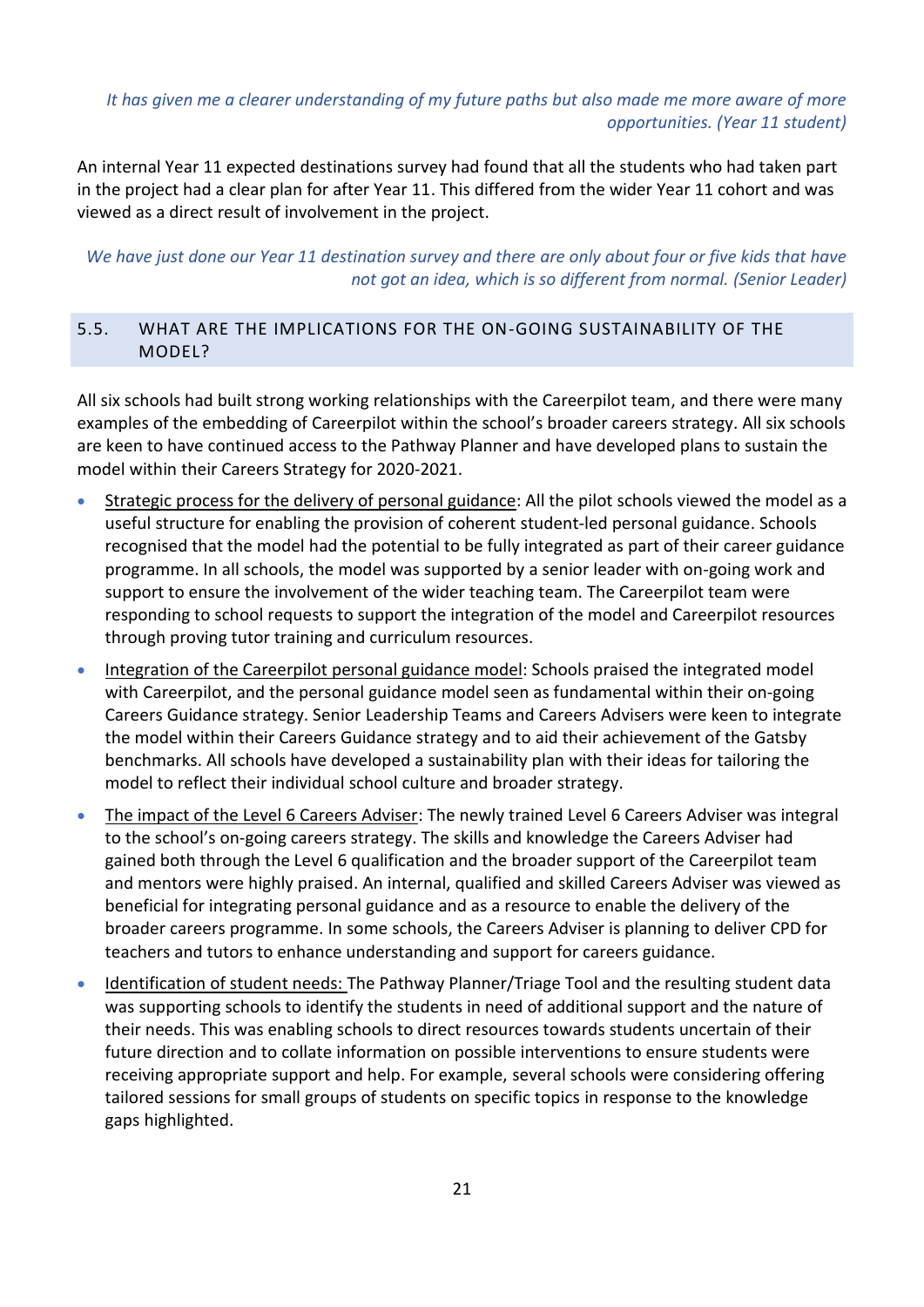- Staffing and resource implications: Schools recognised the staffing and resource implications for a whole school model yet were committed to exploring adaptations to ensure the future delivery of the model and longer-term sustainability. Suggested adaptations include, for example:
	- o Amend guidance session length to ensure all eligible students have access to personal guidance.
	- o Introduce pre-guidance session at the end of Year 10.
	- o Introduce ad hoc guidance for Year 13 who may require intervention.
	- o Build the capacity of teaching staff to use Careerpilot and to take responsibility for students triaged as green.
	- $\circ$  Use data from the Pathway Planner to provide responsive targeted student workshops, for example, applying to college, finding an Apprenticeship.
	- o Allocate monthly focused tutor time for Year 11 to focus on updating the Pathway Planner and action plans.

#### <span id="page-21-0"></span>6. REFLECTIONS

The design of the whole-school model responded to emerging practice on optimising the impact of personal guidance highlighted by the Careers and Enterprise research 'Personal Guidance: what works?'. The model intended to address the themes of integration; space and time; and, preparation and feedback. This evaluation evidences good practice concerning these themes:

- Integration: Careerpilot and the personal guidance model is being integrated into the school's strategic career guidance programme. The supported by senior leaders and the involvement of teaching staff is helping schools to achieve the Gatsby benchmarks. Several schools indicated how Careerpilot and the project supported their work with parents. A skilled and qualified Careers Adviser was also significant in a school's ability to offer a coherent, integrated programme. Having a level 6 qualified Careers Advisers employed and integrated into schools is enhancing relationships with staff and students and developing the role of careers within the school.
- Space and time. Most of the Careers Advisers had appropriate areas to work in, although some had experienced issues in gaining access to IT suites. Students were familiar with the careers space and had made use of drop-in opportunities and e-guidance tools. The reporting tools in Careerpilot were central to recording the ad-hoc personal guidance and in ensuring schools were effectively monitoring the delivery of personal guidance. Furthermore, the reporting tools enabled Career Advisers to prioritise different groups of students, such as those with few career ideas or plans. Regarding the time available for personal guidance, the triage tool was helpful with guiding the time allocation and ensuring the Career Adviser preparation for the guidance discussion. Pre-guidance was delivered at a critical decision time for Y11 and Y12.
- Preparation and feedback. The three-stage model ensures that young people are adequately prepared for their personal guidance session. Registering young people on Careerpilot, allowing them to explore a range of information, and complete the Pathway Planner provided effective preparation for the guidance interview. This preparation enabled the Careers Adviser to direct the guidance towards crucial topics. The co-agreement of action points and reporting through Careerpilot has been helping young people to understand their next steps, and the involvement of tutors in this stage is helping to embed careers more broadly within the school community.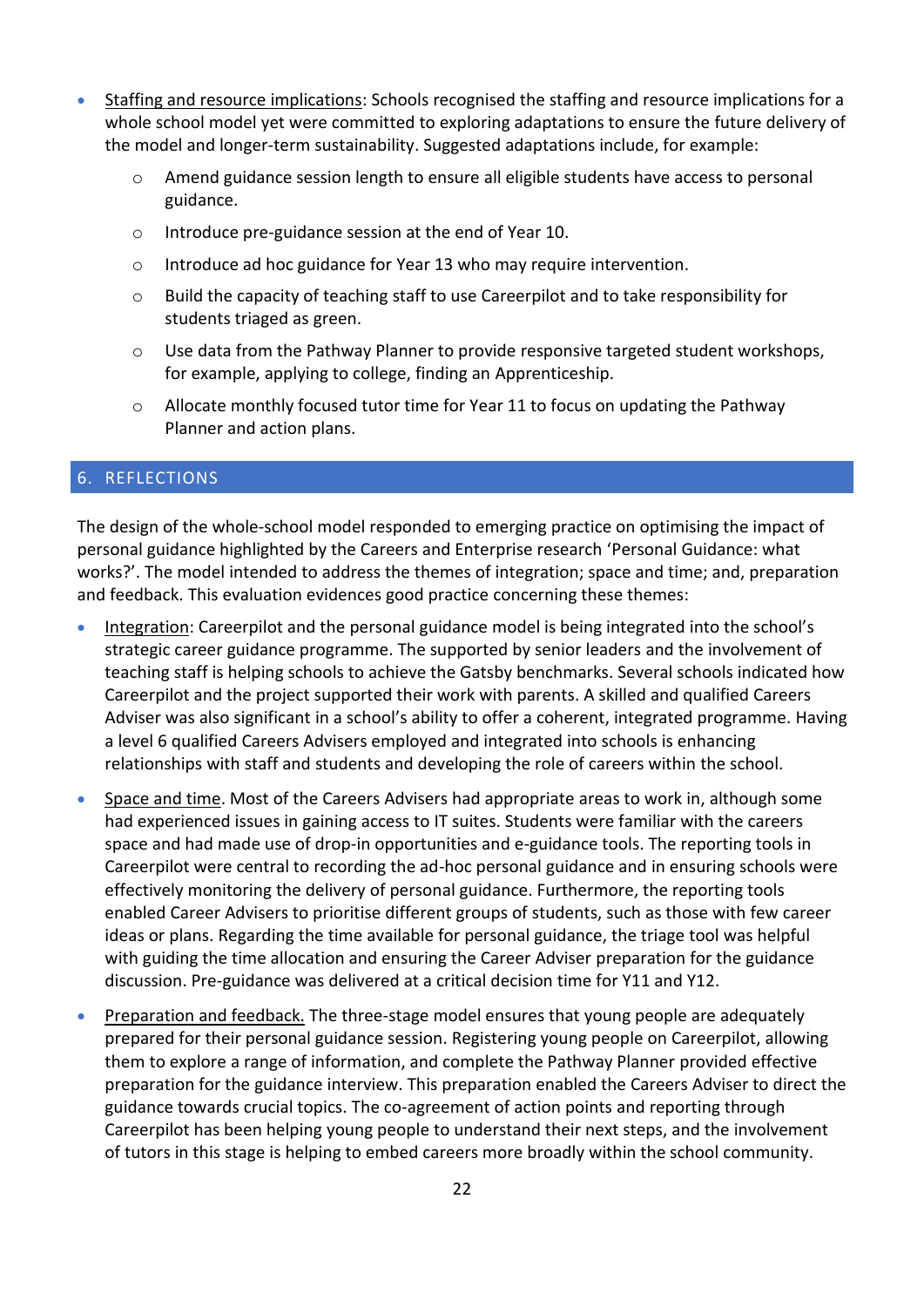Capturing data accurately within Careerpilot ensures the school is collating accurate individual and cohort level data which can be shared when appropriate.

• While *Effective interviews* and *Professionalism* were not explicitly recognised as themes within the CEC bid, it is clear from the evaluation that the model has also supported these. The investment in a Level 6 qualified Career Adviser is helping to ensure the personal guidance interviews themselves are effective, neutral and informed.